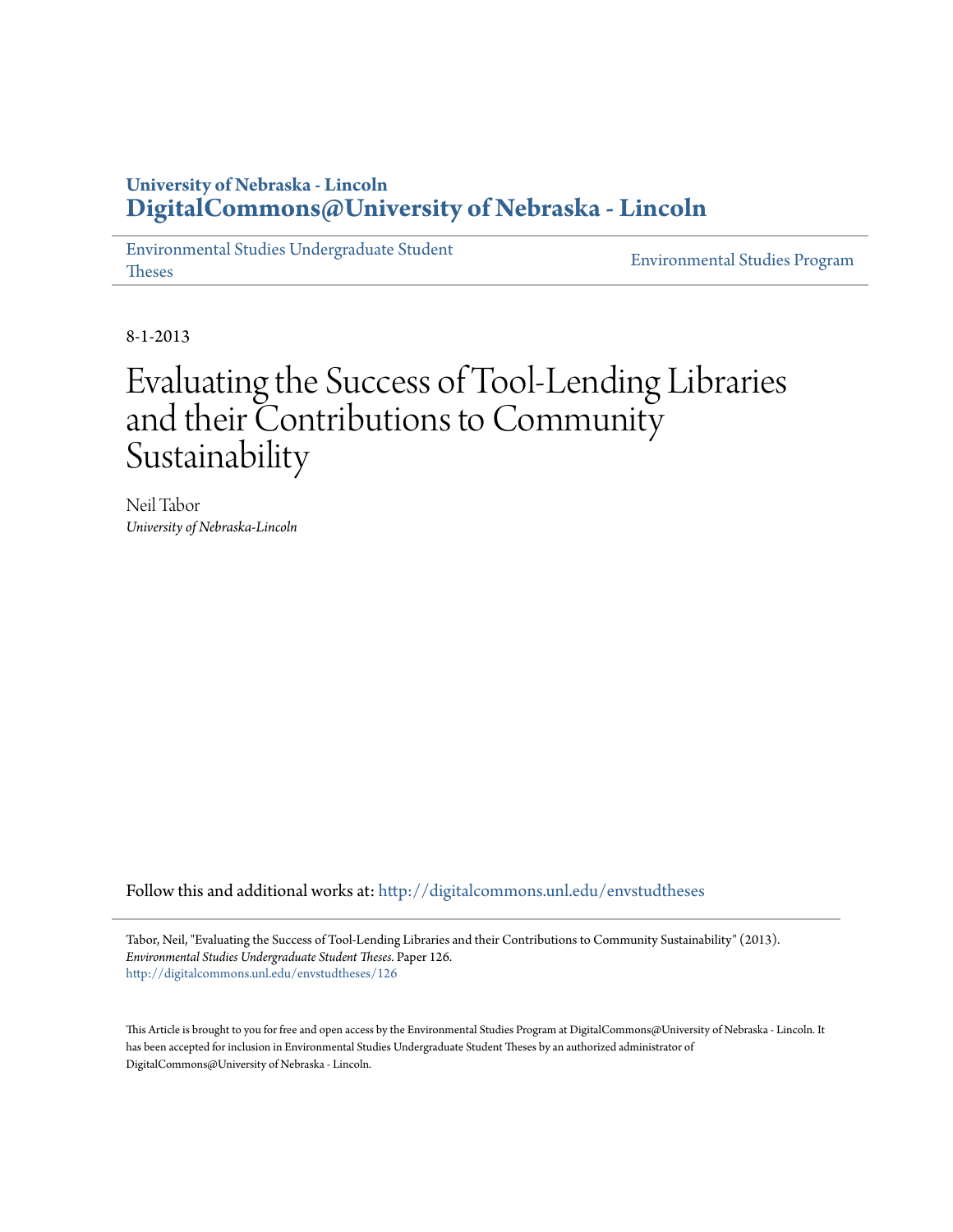## Evaluating the Success of Tool-Lending Libraries and their Contributions to Community

Sustainability

Neil Tabor

## AN UNDERGRADUATE THESIS

Presented to the Faculty of

The Environmental Studies Program at the University of Nebraska-Lincoln

In Partial Fulfillment of Requirements

For the Degree of Bachelor of Science

Major: Environmental Studies

With the Emphasis of: Natural Resources

Under the Supervision of Professor Robert Kuzelka

& Reader Dr. Gary Lynne

Lincoln, Nebraska

August 2013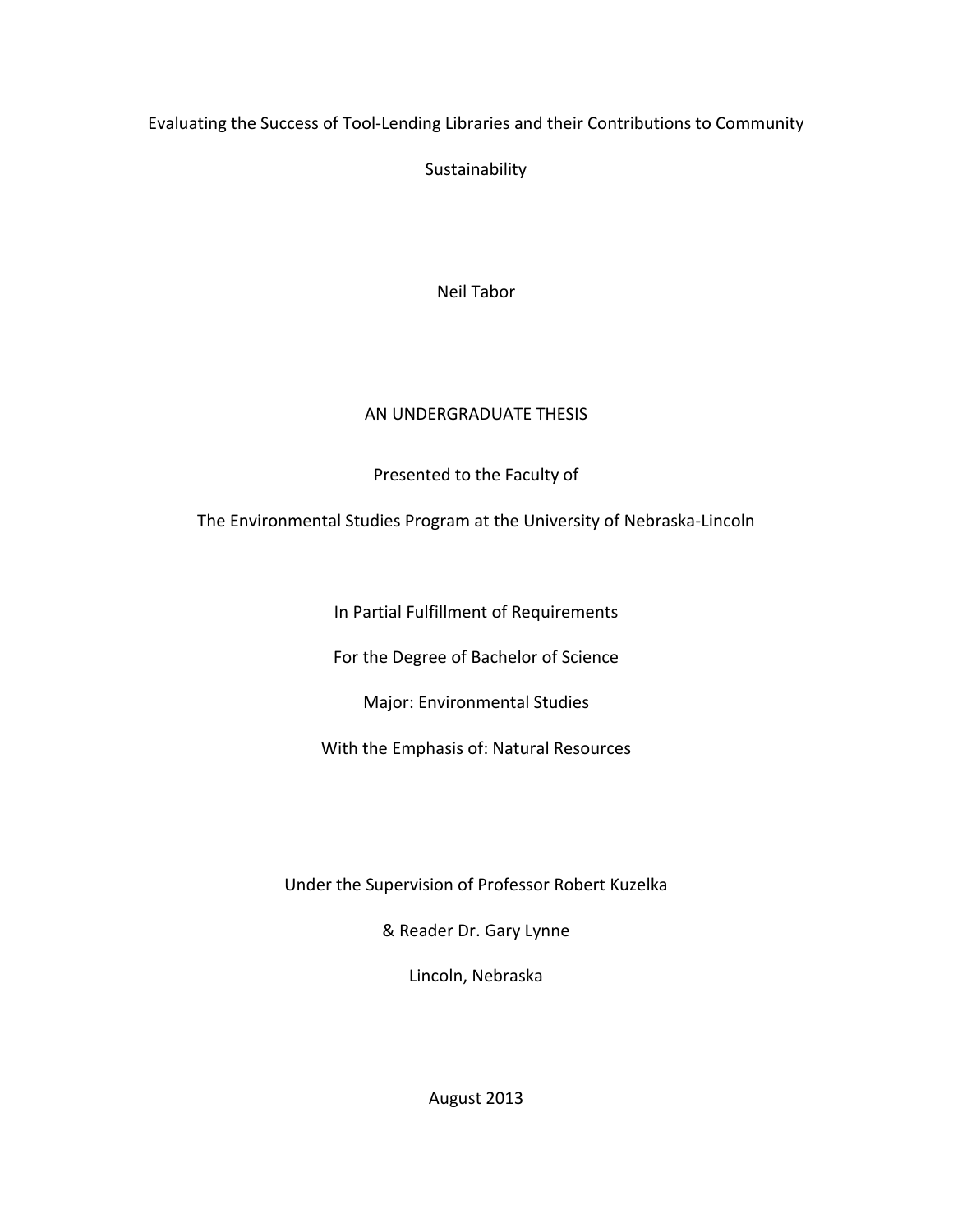#### **ABSTRACT**

Tool Lending Libraries function much like that of a public library, offering users the chance to check out a variety of tools at no cost, as part of a membership fee or on a tool by tool fee basis, far lower than the purchase price for each tool, and below rates offered by for-profit rental agencies. This study attempts to *determine what factors make a successful tool lending library* and how these operations contribute to community sustainability. Findings for specific criteria were inconclusive, but suggest it is extremely difficult to isolate variables enough that insight will be provided into criteria outside of ability to serve the most tool users with the desired tools. Tool lending libraries have shown to contribute to community sustainability through criteria such as lowering economic barriers to home improvement, reduction in tool consumption, and home energy efficiency improvements. Application of findings were tentatively applied to the Lincoln 501(c)(3) Ecostores Nebraska, including a survey to EcoStores Nebraska customers addressed in the text. Further research into number of areas would be beneficial to understanding the growth trend in these operations.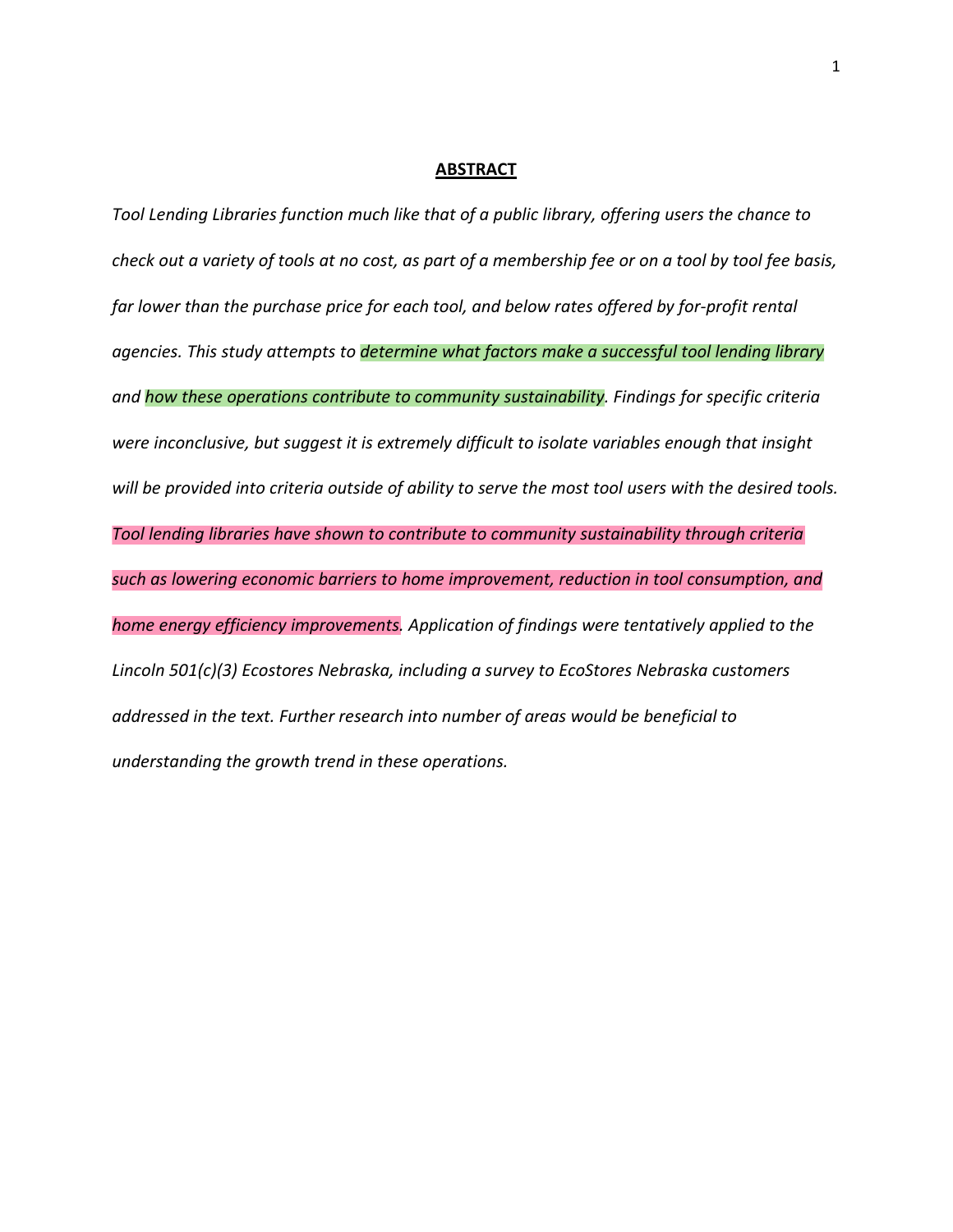#### **ACKNOWLEDGEMENTS**

I'd like to thank Professor Robert Kuzelka for serving as my Thesis Advisor and Dr. Gary Lynne for serving as my Thesis Reader. Their continued support and guidance helped keep me on track. I'd also like to thank all of the Tool Lending Library personnel that helped shape the direction of this project and graciously offered their time to complete the TLL Survey. I'd also like to thank Christine Hunt and Craig Steward of EcoStores Nebraska for their openness and continued guidance and support. I'd like to thank all of the patrons willing respond to the customer preferences survey. Finally I need to especially thank Sara Cooper and Dave Gosselin for their continued support throughout this thesis process and over the past four years.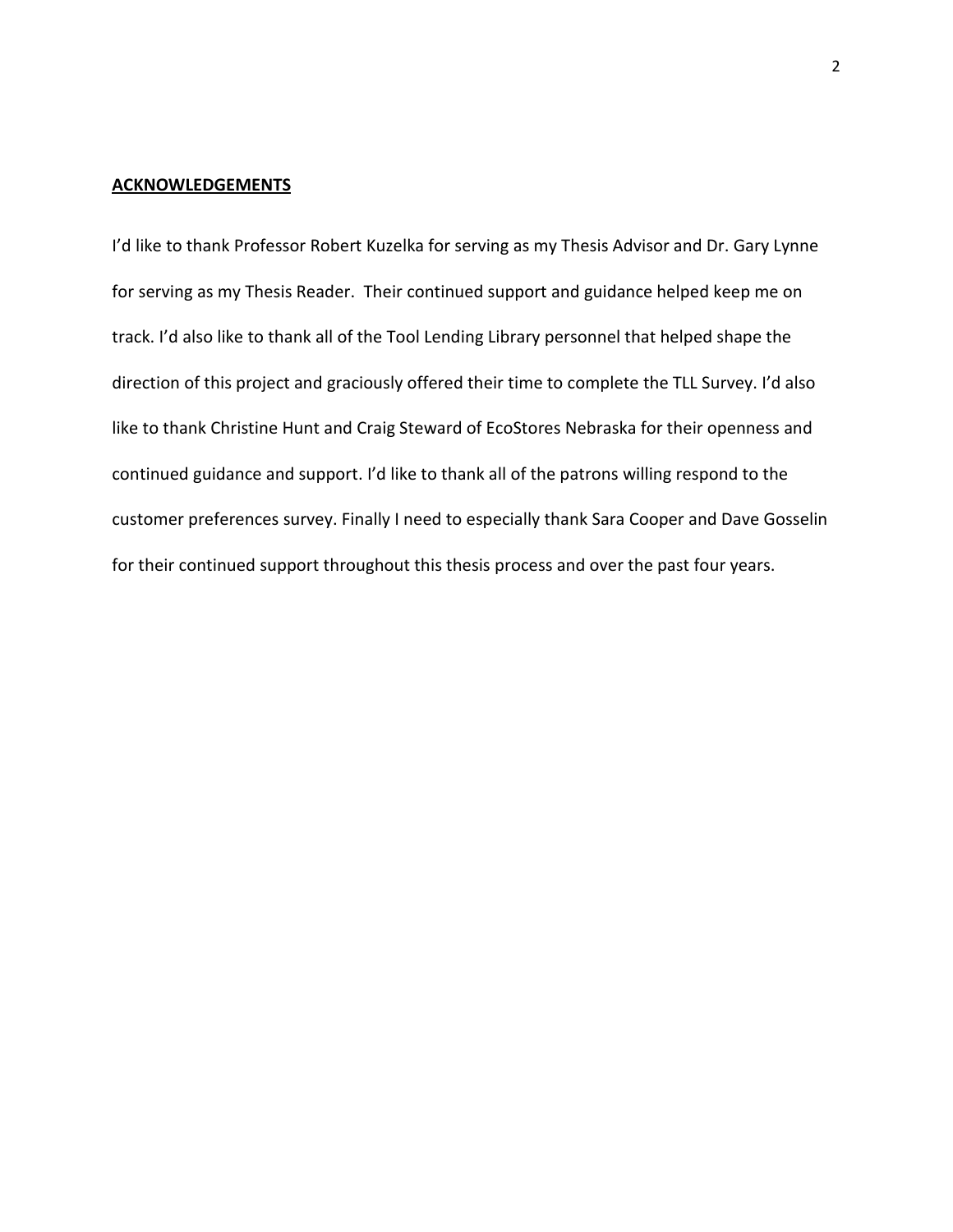## Table of Contents

| <b>ABSTRACT</b>                                      | $\mathbf{1}$            |
|------------------------------------------------------|-------------------------|
| <b>ACKNOWLEDGEMENTS</b>                              | $2^{\circ}$             |
| <b>INTRODUCTION</b>                                  | 5                       |
| <b>Varying Models</b>                                | $\boldsymbol{6}$        |
| The Need for Tool Lending Libraries                  | $\overline{\mathbf{z}}$ |
| <b>LITERATURE REVIEW</b>                             | 8                       |
| <b>MATERIALS &amp; METHODS</b>                       | $\mathbf{9}$            |
| <b>Survey to Tool Lending Libraries</b>              | 10                      |
| <b>Survey to EcoStores Nebraska Customers</b>        | 11                      |
| <b>RESULTS</b>                                       | 12                      |
| <b>Survey to Tool Lending Libraries</b>              | 12                      |
| <b>Survey to EcoStores Nebraska Customers</b>        | 14                      |
| <b>DISCUSSION</b>                                    | 15                      |
| What really makes a successful Tool Lending Library? | 17                      |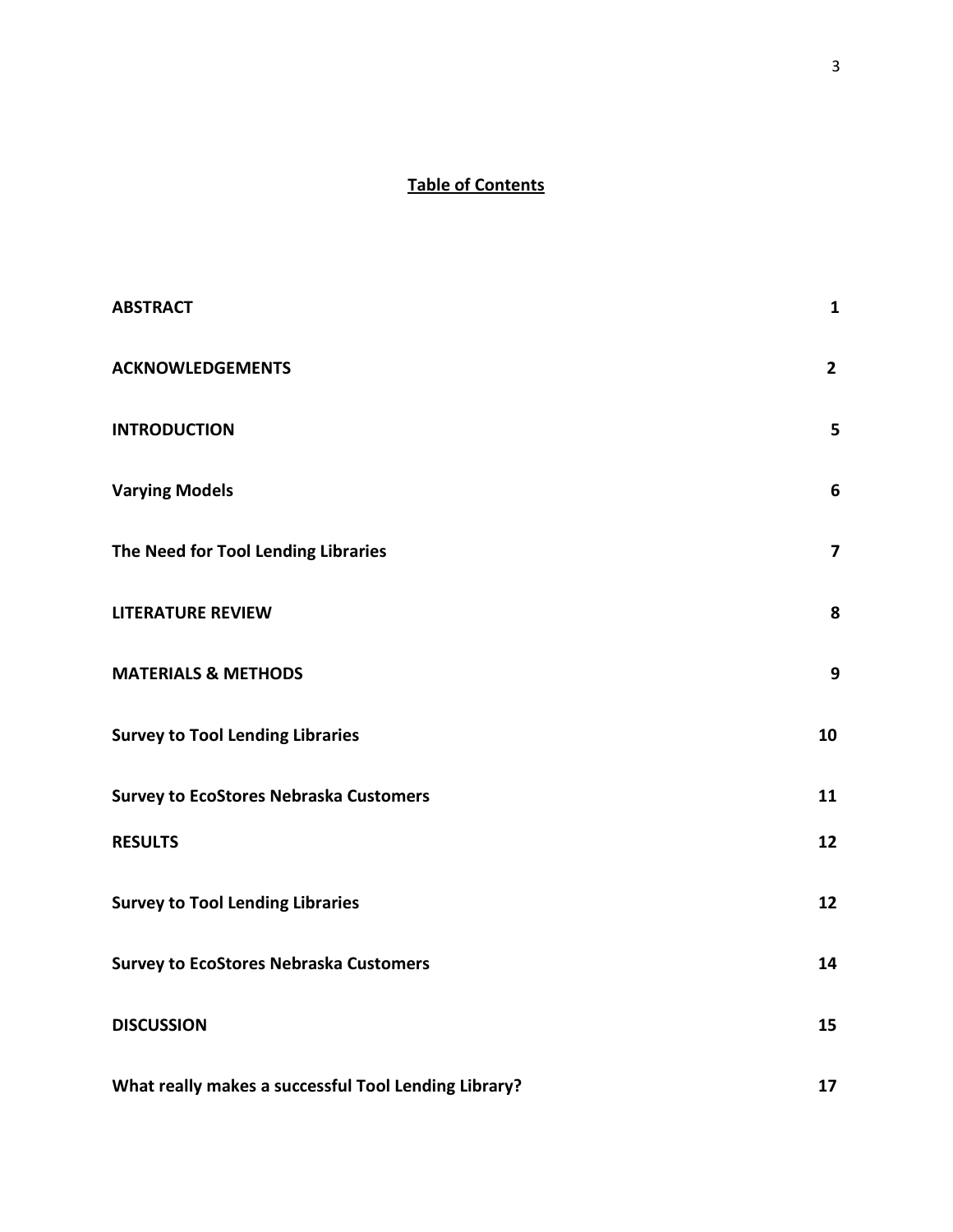| <b>Contributions to Community Sustainability</b>                 | 18 |
|------------------------------------------------------------------|----|
| <b>Common Problems within Tool Lending Libraries</b>             | 20 |
| <b>EcoStores Nebraska</b>                                        | 24 |
| <b>CONCLUSION</b>                                                | 25 |
| <b>CITATIONS</b>                                                 | 27 |
| <b>APPENDICES</b>                                                | 30 |
| <b>Appendix A: Rough List of Existing Tool Lending Libraries</b> | 30 |
| <b>Appendix B: Survey to Tool Lending Libraries</b>              | 31 |
| Appendix C: Tool Lending Library Questions 5 & 6 Coded Data      | 34 |
| Appendix D: Survey to EcoStores Nebraska Customers               | 35 |
| Appendix E: EcoStores Nebraska Customer Preferences              | 38 |
| <b>Appendix F: EcoStores Nebraska Customer Tool Preferences</b>  | 39 |
| Appendix G: West Seattle Sample Liability Waiver                 | 40 |
| Appendix H: Tool Lending Library Questions 2 & 7 Responses       | 42 |
| <b>Appendix I: Modified Local Tools Tool Lending Library Map</b> | 43 |

4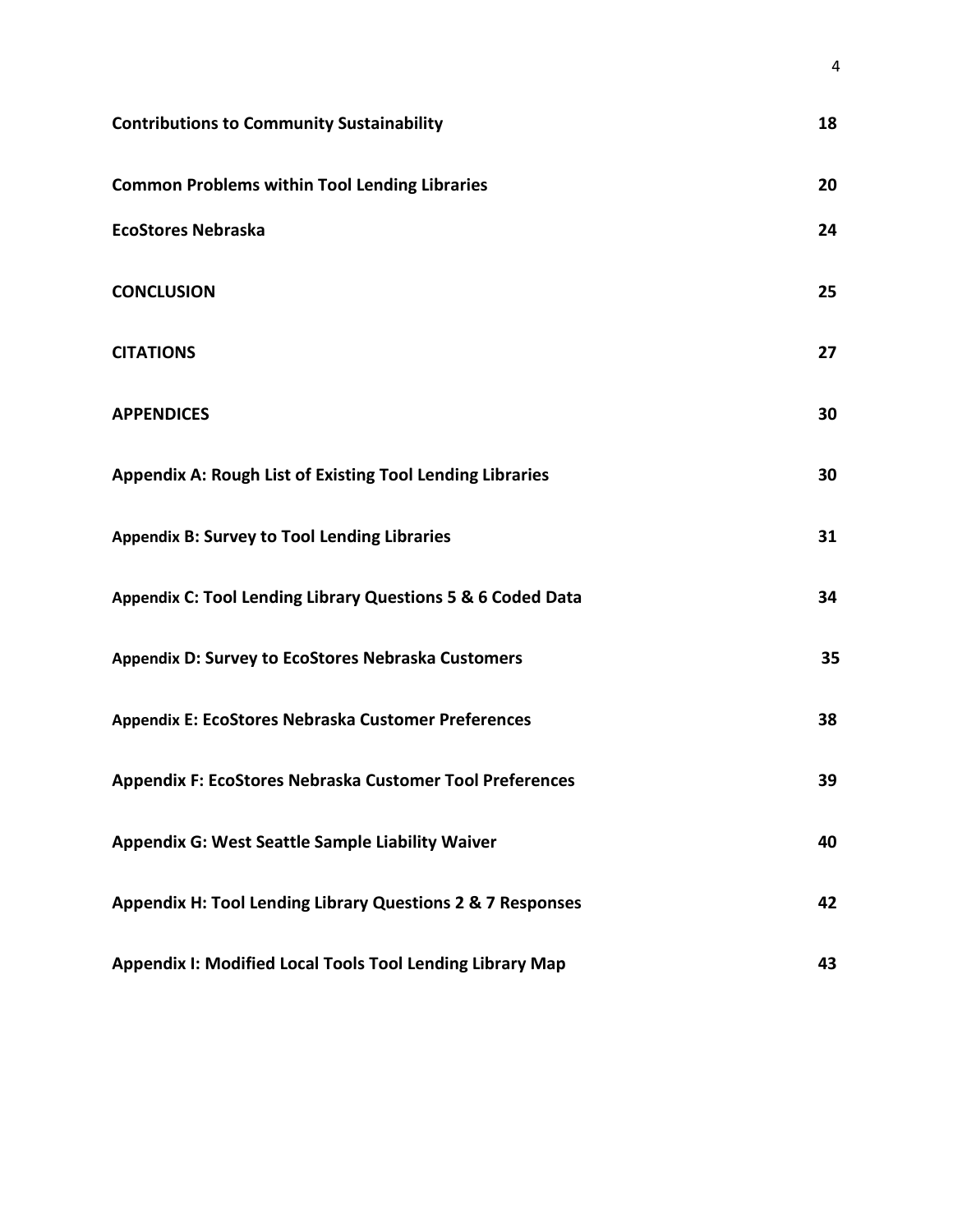#### **INTRODUCTION**

It seems that everyone's dad has a garage or shed full of seldom used tools. Instead of being actively used and maintained these tools often spend the vast majority of their lives collecting dust and rust, sometimes only yielding a few uses. It was projected that Americans would spend \$14.3 billion in 2011 on power and hand-tools alone (Reliable Plant). For a society relies on a bevy of increasingly ingenious and sophisticated tools, they are used in a very unintelligent fashion. Through an alternative sharing model however, tools can used efficiently, reducing space and costs while improving access to tools for all.

Different from tool rental agencies in their not for profit nature, Tool Lending Libraries are not new conceptions with the Columbus Tool Library opened in 1976, as confirmed by library personnel Stephanie Blessing (personal communication, June 11, 2013). But the increase in growth of new operations in recent years has been staggering as the trend has often been paired with an increasing public interest in sustainable living. Though far from the standard lexicon, Tool Lending Libraries (TLLs) have been featured in environmentally themed publications such as Grist and Mother Earth News, gaining prominence in said community. TLLs function much like traditional libraries, lending out various tools much like a public library lends books, or tapes and cassettes. Some library branches have even combined efforts, offering limited tool rentals in affiliation with a local TLL (How to Start a Tool Library).

With the recent increase in TLLs, the question arises as to the effect of these operations, what contributes to their success or lack of and whether they truly elicit community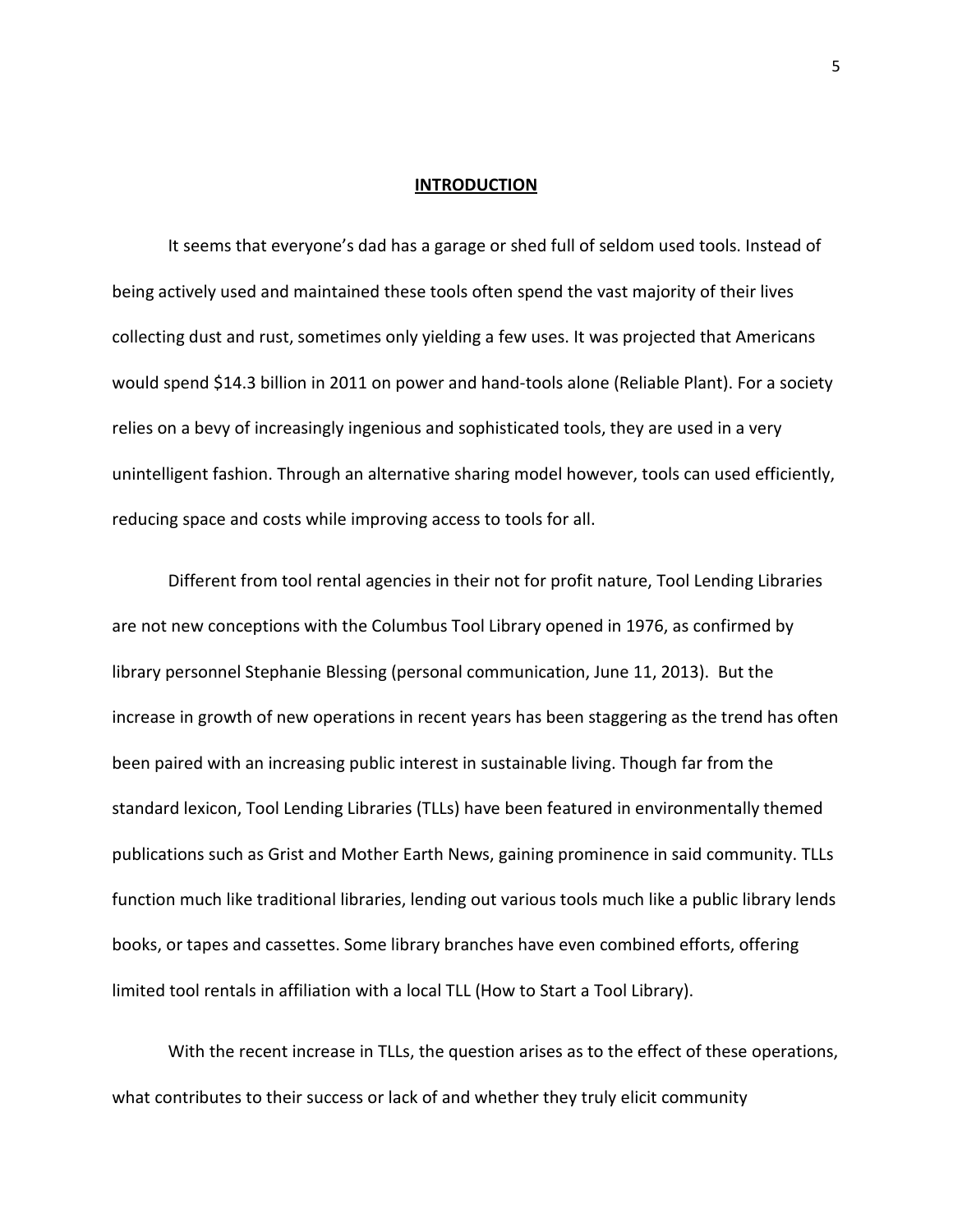sustainability. Such sustainability can be achieved through meeting present community needs while ensuring adequate ecological resources and a healthy environment to meet the needs of the future. The need is to frame said community as an actor within the global sphere. This thesis will analyze what makes a successful tool lending library and if they contribute to community sustainability.

## Varying Models

TLLs encompass the gamut of model structures in regards to size, affiliation, fees and tools offered. Depending upon circumstances, TLLs can vary between tens to thousands of users, with some operating on a membership fee basis while others offer only tool to tool loans. Most TLLs have some affiliation with a non-profit entity or have incorporated as one themselves, an important differentiation between a tool rental agency or business. Others have an affiliation through the public sector, sometimes through a public library or as a project funded by the city or county government. Costs to users also vary widely within TLL. Some are able to offer completely free services, while others survive as fee based programs that have yearly membership, per day or per tool rental or other fees based upon late fees and other sources of income.

Almost all operations have sought other sources of startup funding, whether it be grants, specific project funding from a foundation or other sources. Items offered also vary greatly, but often have commonalities in offering some form of home improvement/renovation tools, as well as specializing in certain areas such as art supplies or home gardening, depending

6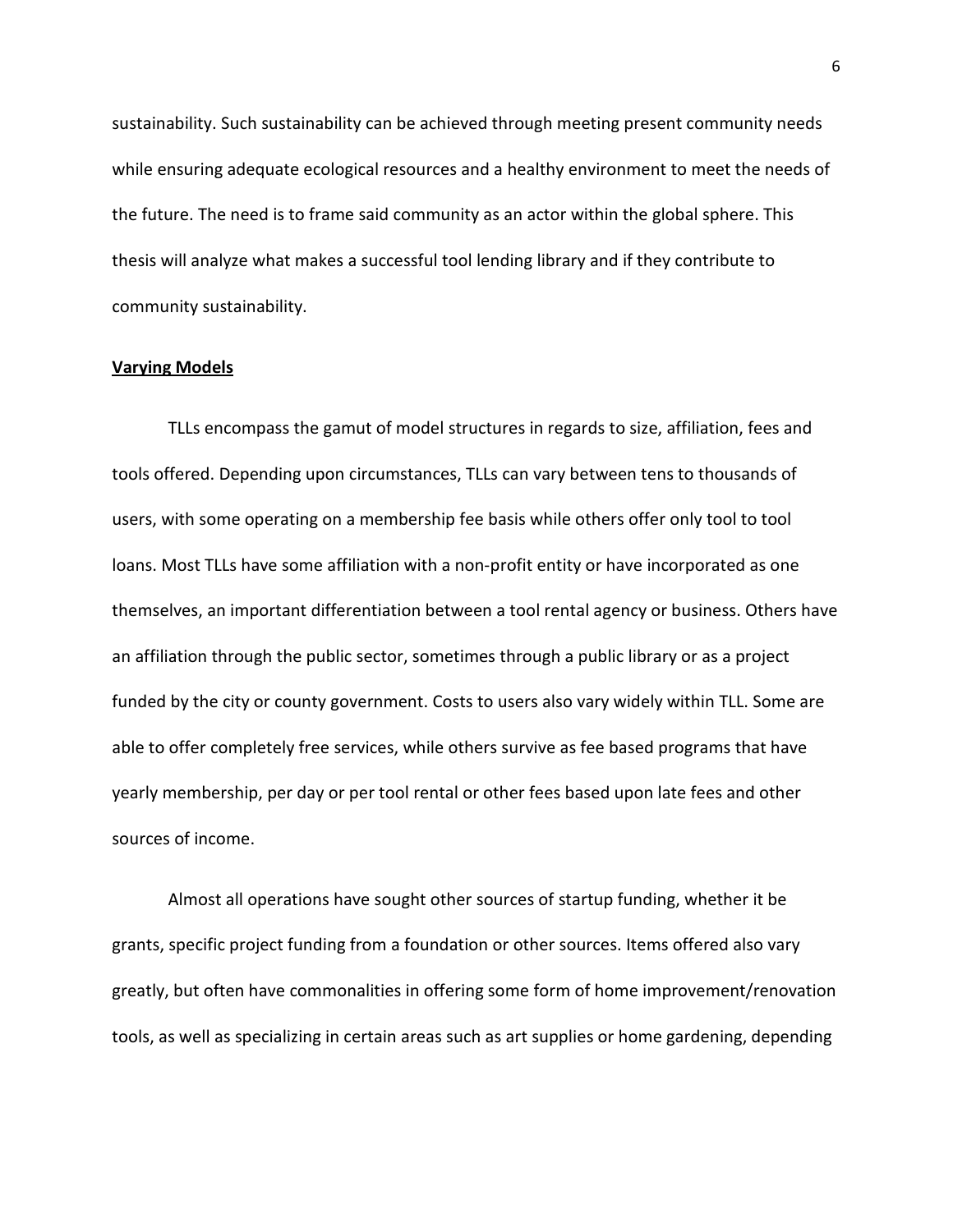upon size, donations, and populations targeted. Staffing, population size and need play critical roles in determining how a TLL is structured and may succeed or fail.

## The Need for TLLs

TLLs are created for many common purposes and serve a wide variety of needs. These needs have been found to include home improvement, and neighborhood redevelopment, home gardening and food sovereignty, socioeconomic mobility and overall need to impart knowledge, skills and general access to tools.

In a number of cases TLLs have begun in direct result to rebuild and revitalize neighborhoods affected by natural disasters. While normally thought of as just tool lending platforms, many TLLs have diversified to offer additional community services like workshops, imparting expertise and knowledge upon a larger community.

If TLLs do prove to be beneficial to communities, then the question arises as to implementing an operation in proximity to oneself if there is not yet one in existence. For this reason, an application of a TLL in Lincoln, Nebraska will be carried out within this study using the 501(c)(3) EcoStores Nebraska, operating through resale of used building materials and other items, as preliminary location for the TLL. Reference will also be made to Community CROPS, the Lincoln Bike Kitchen, and NeighborWorks Lincoln.

With a continued increase in nation wealth inequity, a growing movement toward selfreliance, and an increase in the frequency of severe weather events as possible manifestations of global climate change, TLLs are uniquely positioned to address all of these occurrences,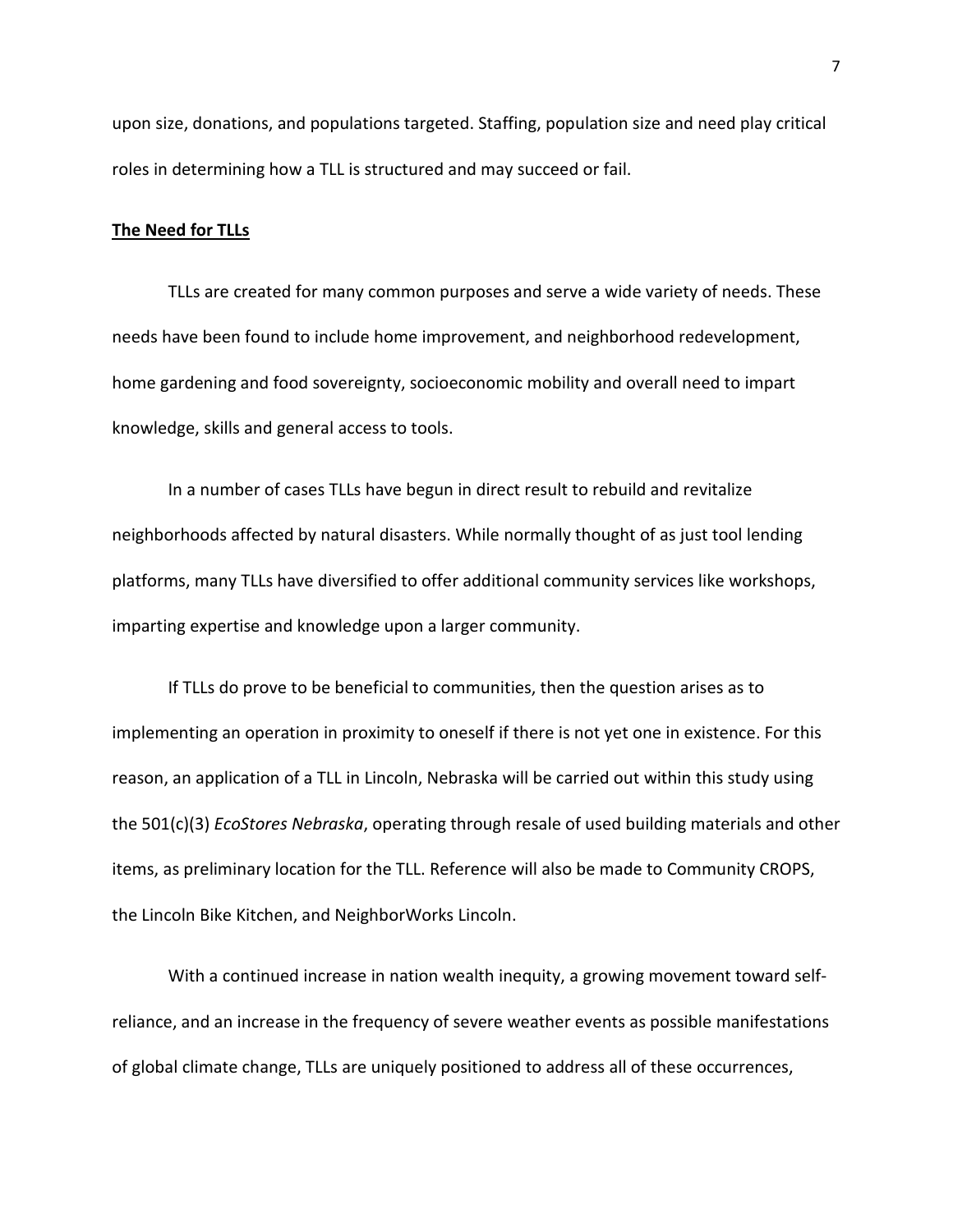albeit to different degrees (How to Start a Tool Library). Often located in poorer economic areas, many TLL founders have shown awareness and intentional action on these fronts, striving to cater tools specifically to sustainable living and at times shunning gas-powered tools (Portland's Neighborhood Tool Sharing Libraries). Similar to aforementioned Lincoln, Nebraska organizations Community CROPS, a non-profit providing immigrants, low-income and youth community members opportunities to grow their own food, workshops and training for aspiring farmers, and the Bike Kitchen, another non-profit allowing community members opportunities to learn bike repair skills and build their own bike through volunteer hours, TLLs have the opportunity to cater services to address economic, social and environmental problems.

#### LITERATURE REVIEW

Academic literature specifically on this topic is near absent, but a variety of alternative sources proved very helpful in better grasping the direction of study and appreciating the nuances of operations. The Center for a New American Dream's How to Start a Tool Library webinar proved instrumental in understanding the realities of a TLL operation, providing case studies of four successful TLLs, with moderation and advice from their founders. This was supplemented by five informal interviews conducted with TLL personnel around the country, with each helping expand the perspective of what a TLL is and how it functions. These interviews assisted in uncovering the specificity of each operation and exposing the difficulty of applying questions that retain relevance to each site.

Graduate projects by Chiang, Gee and Kozak addressed different elements of the planning stages behind a TLL or other community project. Kozak's work, Open Source City: A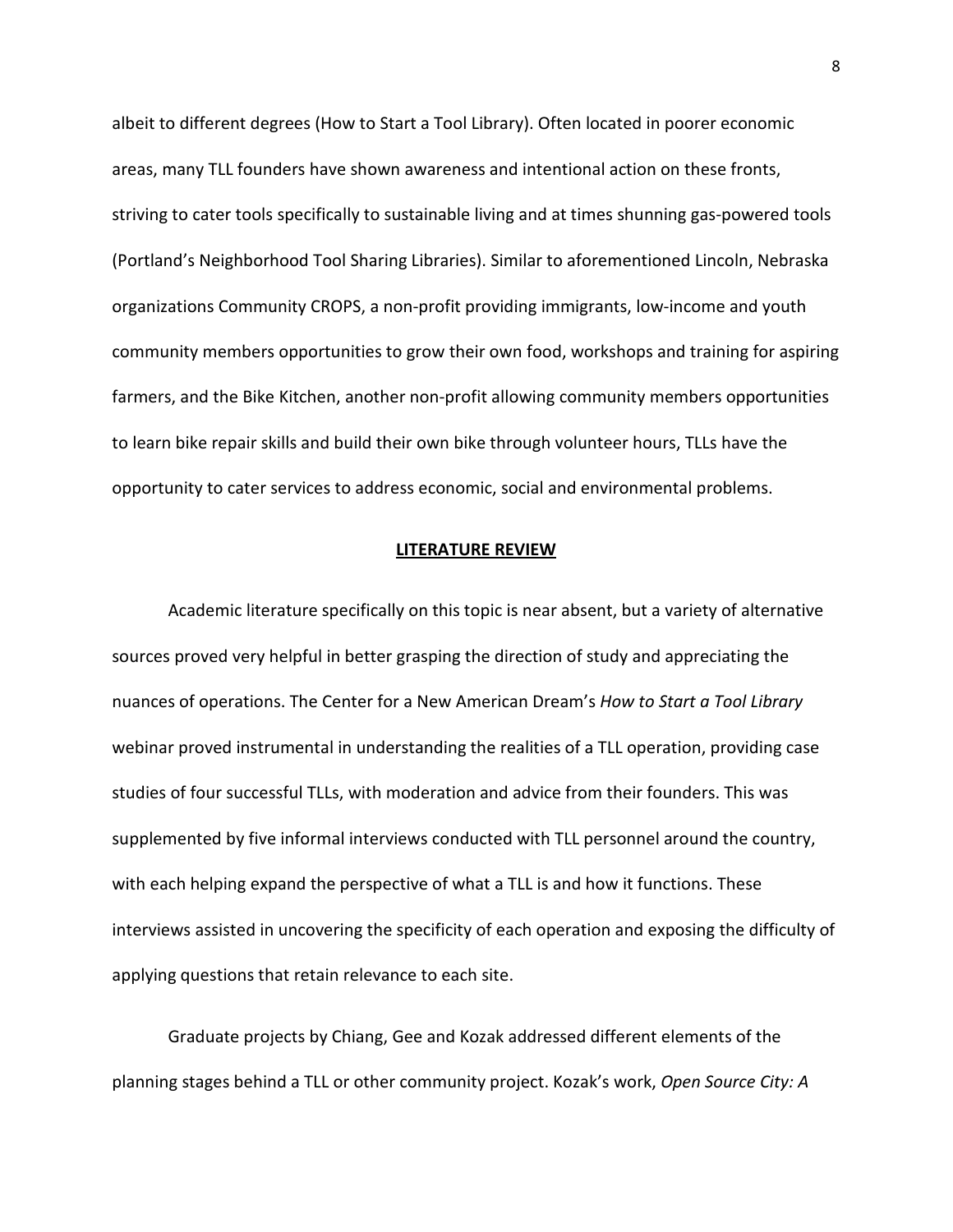Proposal for A City Tool Shop, in particular focused on a similar potential TLL application and troubleshot many of the same criteria as the Center for a New American Dream webinar, while addressing finer points of a potential operation and potential connections within.

A number of other works assisted in bringing a broader perspective into the project. These also served as reference for community action, organizing, library systems amongst other applications.

## MATERIALS & METHODS

To begin exploring TLLs, a table of all known operations within the United States and Canada was created to identify relative numbers and reaches of operations (Appendix A). This was difficult to accomplish with absolute certainty due to the high number of recently opened TLLs. However, using the localtools.org map listing, a reasonably complete list was compiled and combined with other TLLs discovered (Local Tools). From here exploratory emails were sent to many TLLs in hopes of finding personnel willing to help craft this study towards relevant details and find questions worth asking. In examining and preparing questions to posit to TLLs, it quickly became apparent through conducting five short exploratory interviews, including one site visit, that each operation, though possibly similar to another by structure, history or operation, was so inherently different from the next that it would be difficult if not impossible to craft restrictive questions that would yield detailed, relevant answers that could be applied to a new or existing operation outright. Due to this, the survey was modified to include both qualitative and quantitative questions. Much of the preliminary research was taken from the conversations had with TLL members, as academic research addressing TLLs more than in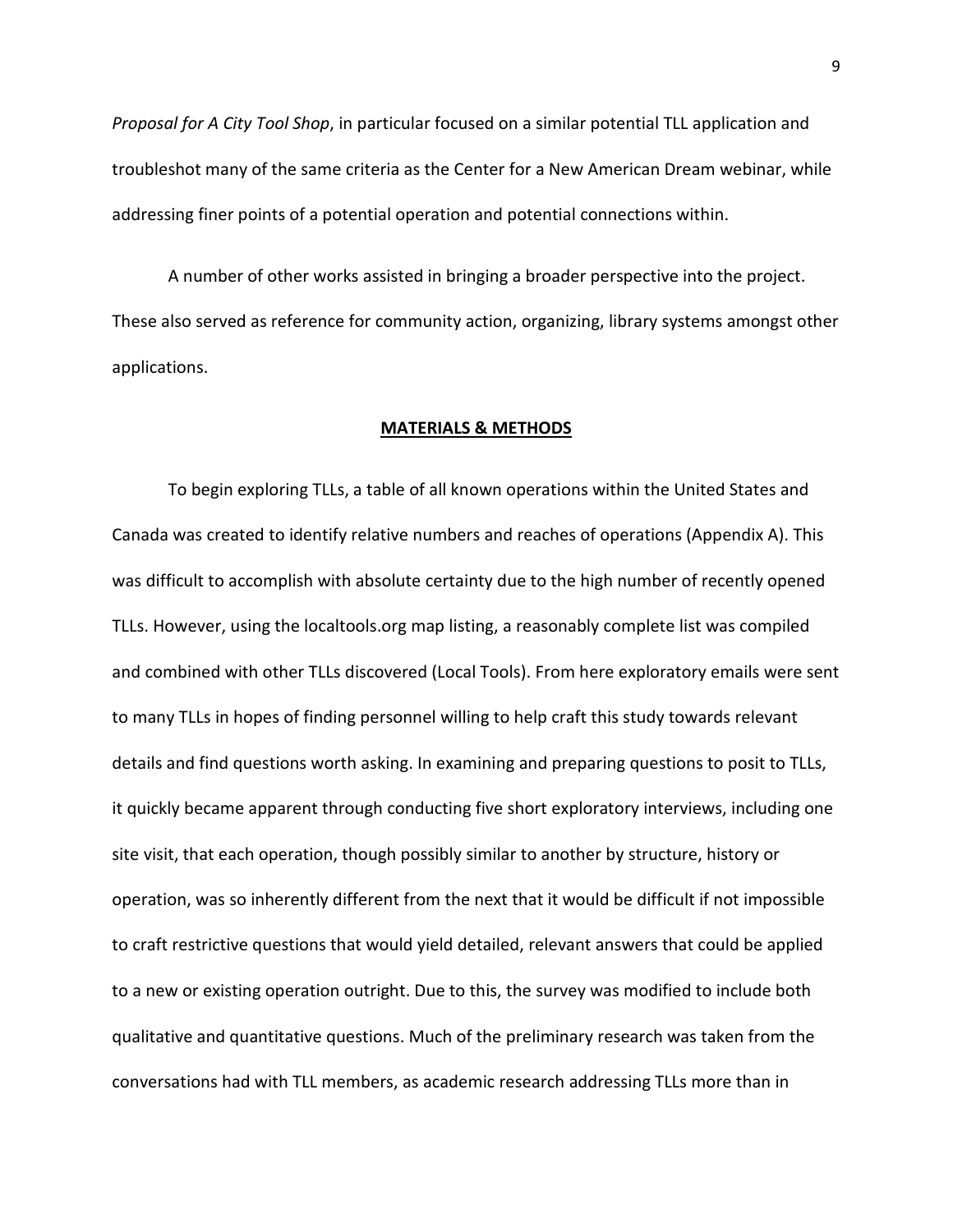passing was extremely limited. Reference was also taken from any websites, interviews, videos, webinars and other publications that specified details about operations.

A second survey, targeting customers of EcoStores Nebraska, and Lincoln residents was later undertaken to help cater preferences and identify the target population of a possible TLL operation for Lincoln, NE. The methodology is discussed below.

#### Survey to Tool Lending Libraries

It became apparent that an ideal survey to TLLs would need to be less specific than previously conceived and qualitative questions may work better to capture the specificity of each operation. A survey was created using the SurveyMonkey platform (Appendix B). Within this survey respondents were asked some demographic information about their TLL's operation and history, as well as their experiences and motivations for being part of their TLL. It should be noted that TLL members with a decision making role or founding role were targeted due to their enhanced knowledge of program history and motivations.

Respondents were invited to participate through previous correspondence and given open invitation through the National Tool Library Google Group, an open discussion platform of prospective and practicing TLL personnel, acknowledged in an interview with a TLL founder. TLL personnel were also encouraged to contact any other TLL contacts they knew that may be interested in completing the survey. Due to the highly specific and limited number of respondents, snowball sampling had to be used to identify key personnel within a finite number of operations. Though not an ideal survey methodology, it was imperative to connect with the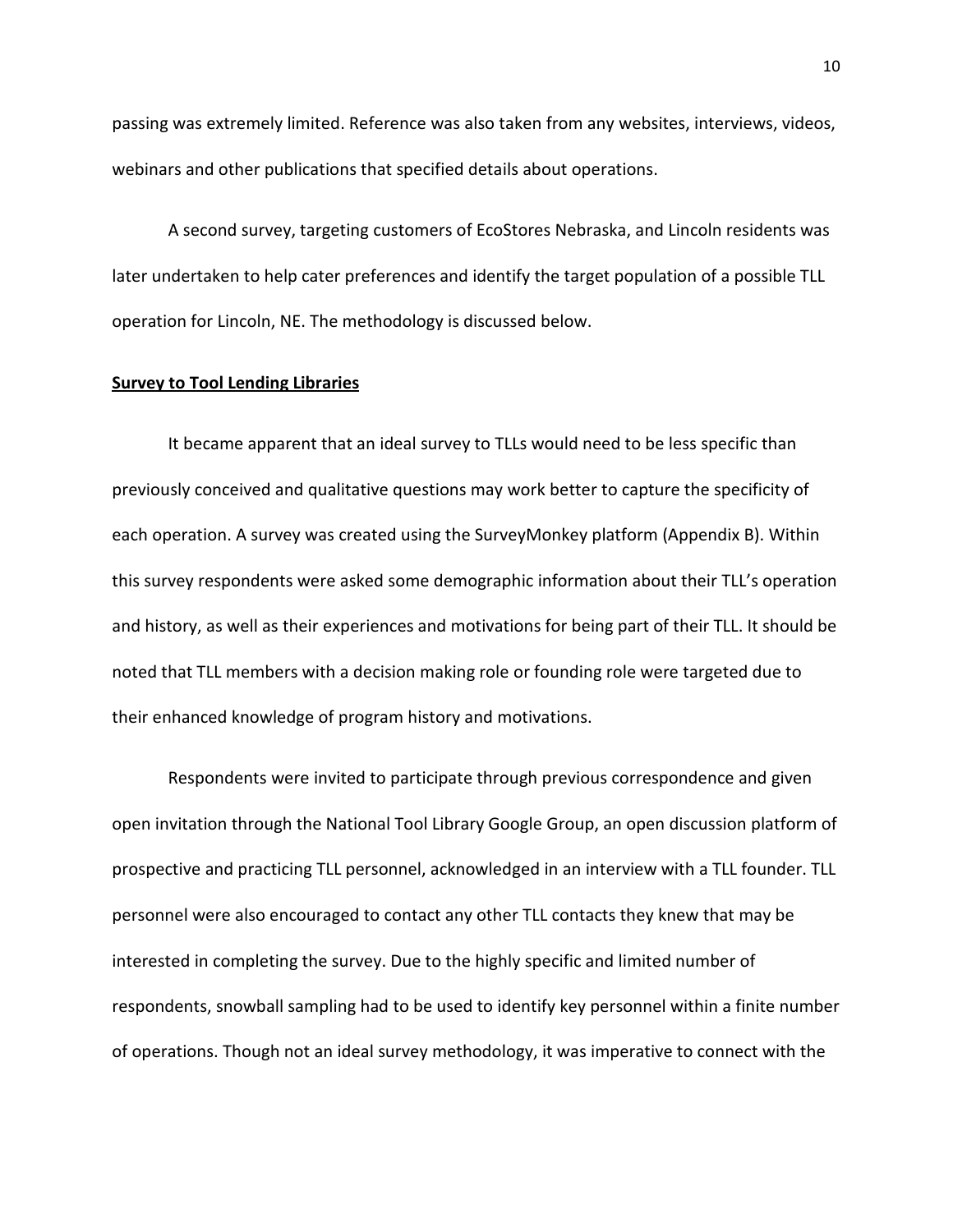specific population being targeted. Through these means 14 responses were collected, comprising almost 1/3 of known operations within the US and Canada (Appendix A.

Open-ended responses were either coded for key words and themes or left as such, depending upon range of responses and specificity to their situations. Some liberties were taken during this process to adequately identify trends encompassed in a variety of language that pertained direct to the coded criteria (Appendix C).

## Survey to EcoStores Nebraska Customers

As will be discussed later, the application of information gathered through this project was under the proposition that it would eventually be used to explore the possibility of creating a TLL in Lincoln, Nebraska. EcoStores Nebraska (http://www.ecostoresne.org/), a Lincoln nonprofit selling donated building materials and other items at reduced prices, was consulted from the beginning of this project as to how a TLL would potentially begin at their site or another in Lincoln. Through discussions with EcoStores Manager Craig Steward and Communications and Marketing Director Christine Hunt, as well as previous interviews with TLL personnel, it became known that it is imperative to know the intended population when opening a TLL. With this in mind, a survey designated for EcoStores customers and potential TLL users was devised to capture both demographic information and personal preferences for operation policies and desired tools. This survey was distributed on site at EcoStores Nebraska and through their online communications. The results and collection of data for this survey are ongoing, and will continue to be gathered to better target Lincoln Residents.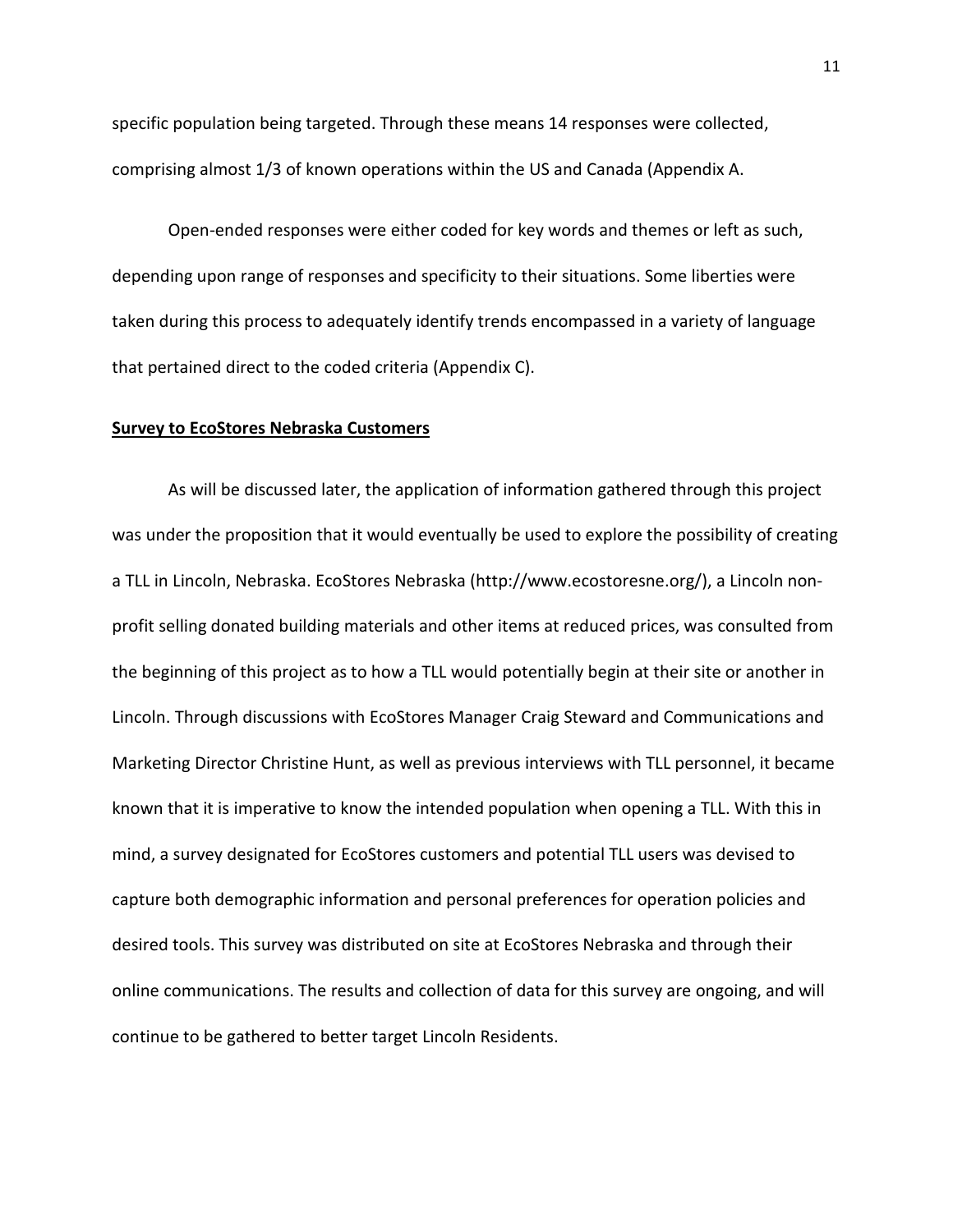#### RESULTS

#### Survey to Tool Lending Libraries

A total of 14 responses were received from TLLs in ten states and one Canadian Province. As previously mention this comprises almost 1/3 of known TLLs within the US and Canada (Appendix A). As hoped, respondents represented a combination of founder, program directors and other key personnel with intimate knowledge of each operation. One of the most telling items gleaned from the demographic information was the youth of most operations surveyed. Though existing within a wide range of values, with the oldest operation surveyed beginning in 1978 and the newest in 2013, the vast majority of the 14 TLLs were less than 10 years old. In fact only 2 of the 14 were in existence prior to 2005, with the median year of establishment between 2008 and 2009, and the mean of about 2005 (Appendix H). TLL funding was shown to rely on a multitude of different methods for sustaining operations financially. The data showed that 11 of 14 respondents employed more than one method of covering costs, while grant and donations led in frequency with 11 of 14 operations. Membership and other fees also tallied 10 out of the 14 respondents. The other option yielded additional revenue sources not listed in the survey in overdue fees, workshops, site visits, fundraising, city contracts, tool sales, and sponsorships.

Confirming the non for profit nature of the operations, all respondents designated that their operations were 501(c)(3) non-profits or were sponsored projects of another organization,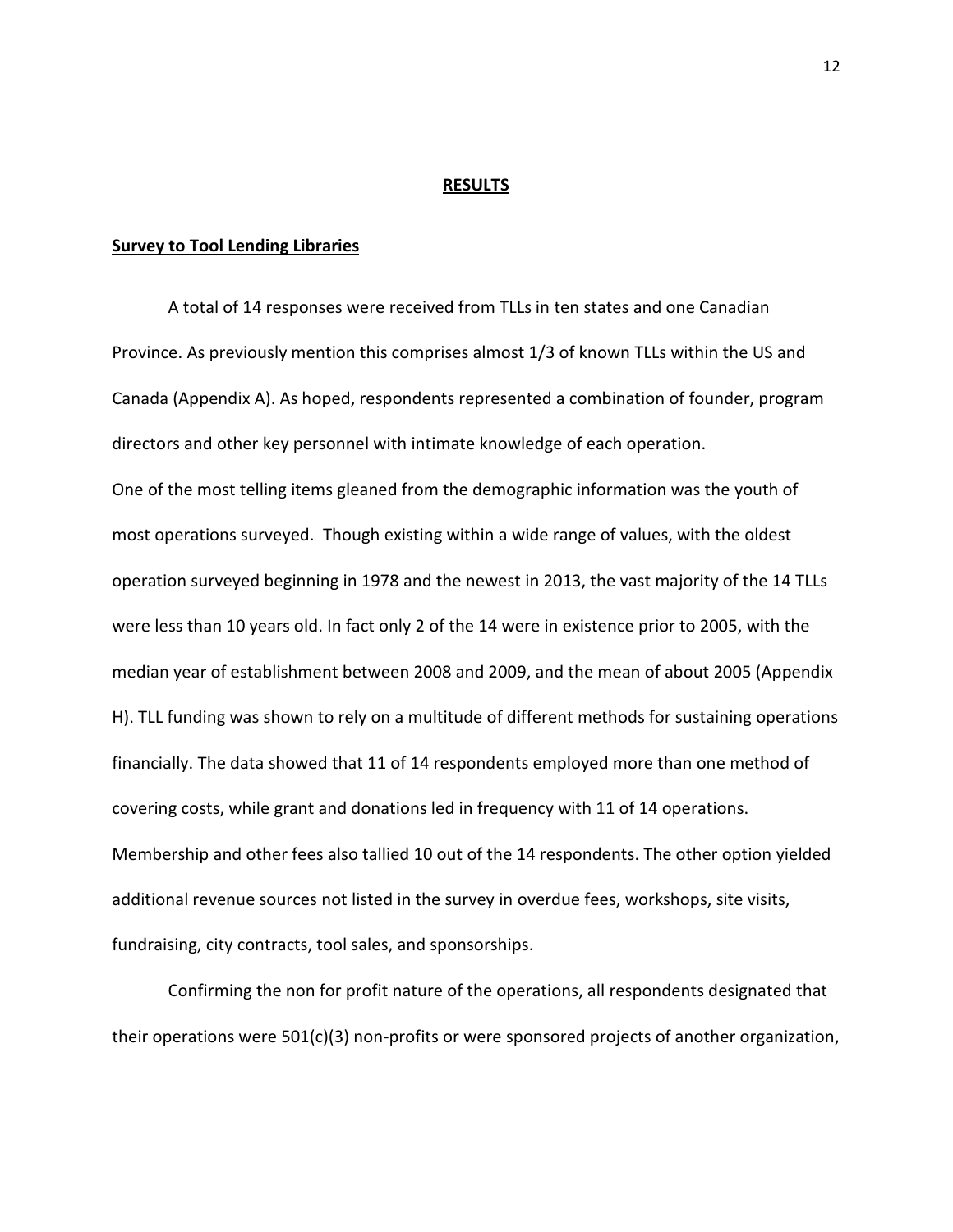with many indicating that they received funding from a non-profit, governmental organization or neighborhood association.

Responses for question five What was the reason for beginning the operation? Were coded into 6 different criteria (Appendix C) based upon response trends. Respondents provided 0 to 3 codeable variables with a very even distribution in frequency with each response receiving 3 or 4 respondents citing the criteria, with a total of 21 values coded (Appendix C).

Responses from question six How would you define your conception of success within your organization? were also coded for 7 different variables (Appendix C) based on response content. Respondents provided 1 to 3 criteria each totaling 25 total criteria values. Within this question, Rate of Use received 11 out a possible 14 values (78.6%) or 44% (11/25) of overall total responses, with only 3 respondents electing not to include it into their conception of success language. In comparison, the next two most frequently cited criteria Availability of Desired Tools and Financial Stability only were included from 4 of the 14 respondents respectively.

Respondent's own perceptions of operational success were consistently high, with a range of five to ten on a 1 to 10 scale, a median value of 8 and a mean value of 8.21. Questions 8 through 10 were not coded for criteria due to the wide variance of responses (Appendix B). Questions did yield some trends with question 7 citing ability to lend out a large number of tools to a growing population of users, as well as beneficial community interactions and empowerment of residents. Question 8 What do you feel have been the three most successful elements of your operation? had multiple respondents cite organization and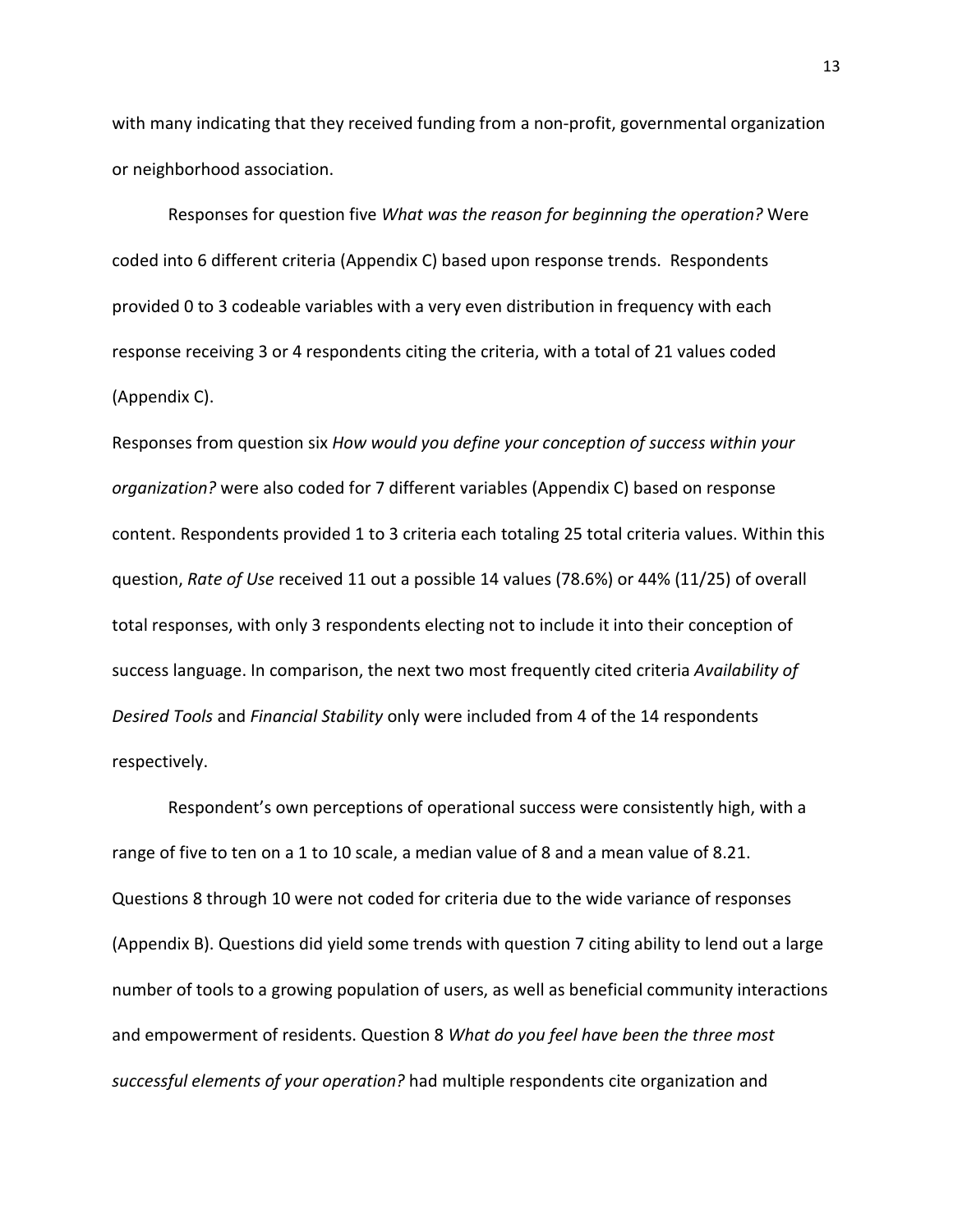volunteers as issues encountered amongst a myriad of other more case specific issues. Question 10 Briefly, what have been some of the major differences between your initial expectations and the realities you've encountered in this project? also yielded common responses in regards to the speeds and abundance of donations and misperceptions about the sheer amount of work required to support a TLL. Question 9 What have been the three least successful, or failed elements of your organization? yielded a wide variance of answers, but few that could be coded or linked together.

#### Survey to EcoStores Nebraska Customers

A total of 70 responses were gathered from 55 online respondents through SurveyMonkey and 15 in-store paper surveys collected at EcoStores Nebraska (Appendix D). Demographic information indicated at 2:1 female to male respondent ratio, with relatively even age and income ranges (Appendix E).

Inquiry into desired length of time for tool rentals yielded a preference for one week rentals, with some comments warning of potential difficulties with longer loans. Preference for lending lengths that varied by tool yield the next highest value with 30%, half of one week rentals (Appendix E).

Reponses for fee structure preferences were diverse but favored per tool fees rather than annual or one time larger fees. Inquiry into organizations to contact yielded 21 different responses, with all receiving a frequency of one response outside of Community CROPS and the Lincoln Bike Kitchen, which received 4 and 3 suggestions respectively.

While the donations question did not yield a large quantity of responses, the question What type of tools, specific or not, would you benefit from having available in a program like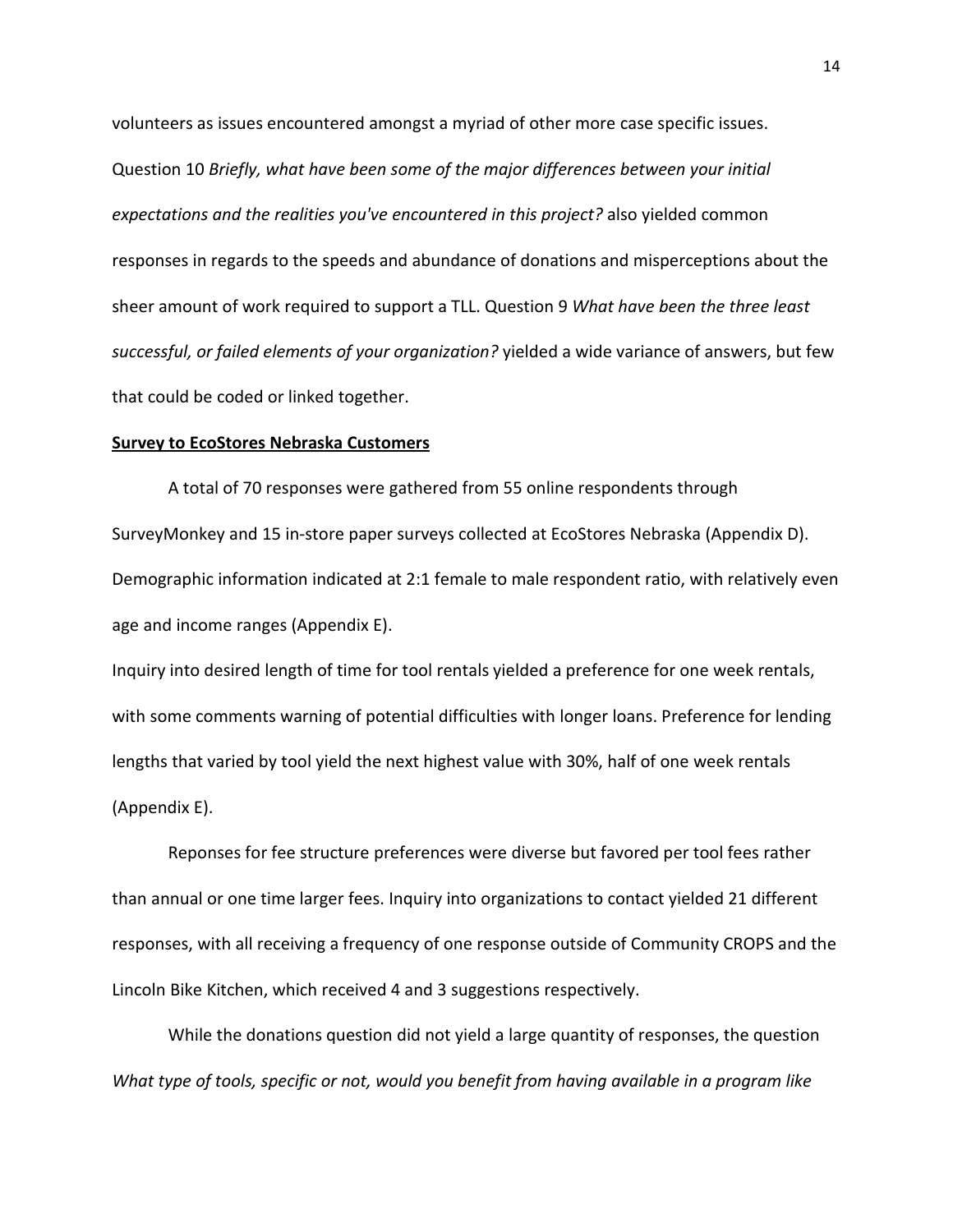this? drew 196 suggestions for specific tools to offer with some drawing a frequency of twelve. Numerous tool category types were also identified in the process (Appendix F)

#### **DISSCUSSION**

In the manner of what makes a successful tool library, many respondents cited providing appropriate tools to the largest number of users possible as one of the tenets of what makes a successful tool lending operation. In providing this service many expanded upon the effects of these actions and their potential for a variety of effective social change, both within the survey and interviews conducted prior. Many TLLs are established in part for purposes of urban renewal, with many establishing themselves in poor neighborhoods with lower relative neighborhoods or a history of blight. This makes sense for a number of reasons, one being the ability to remove economic barriers in gaining access to tools amongst populations that are likely more fiscally constrained than counterparts from more affluent areas. These areas may also be more open or assisted by lending services such as seed lending or lending of gardening tools or other tools for growing food or sustainable living practices that may again reduce costs for more fiscally constrained populations. Another benefit of establishing TLLs in lower socioeconomic areas is the reduced property values that make rent more affordable or may provide free access for worthy operations to vacant or underutilized properties.

This is of course not a flawless strategy, as poorer areas are more likely to have lower resident ownership rates, thus reducing the incentive and possibly ability to use tools to improve their own homes and add sweat equity to their residences. Thus placing TLLs in neighborhoods with higher ownership rates of occupants may yield more demand for homeimprovement tools compared to a lower ownership neighborhood, in a static setting. The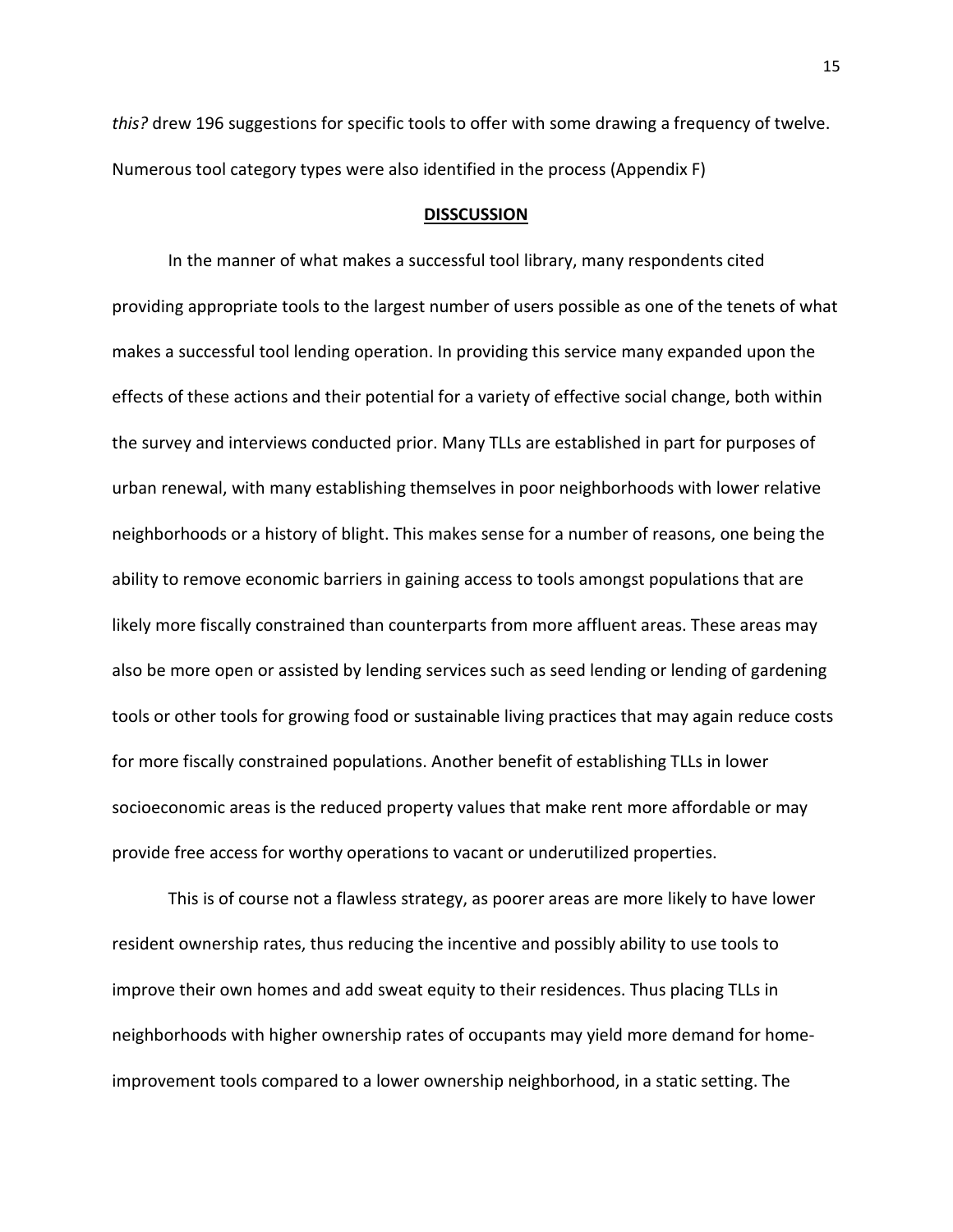concept of social mobility through sweat equity into one's own property was mentioned in preliminary interviews with TLL personnel, demonstrating a deep level of thought and greater intentions within their operations. Many of the TLL personnel encountered in this project display deeper intentions to improve their communities, better the lives of others, and create positive social change, like Baltimore Station North Tool Library Founder John Shea (personal communication, June 14, 2013). These are important considerations when reviewing findings and designing future surveys. In many ways responses integrated, measuring similar phenomena, in some ways, with criteria melding elements of straightforward operations based items, with implied, or explicit demonstrations of awareness of the social ramifications or intentions of their operations.

 Additionally other TLLs were established or utilized to assist in neighborhood recovery after natural disasters (Corser and Gore). Both New Orleans and Cedar Rapids have in part used TLLs to assist in these efforts, with each area being devastated by flooding, something Matthew 25 Founder Courtney Ball experienced firsthand (personal communication, June 20, 2013). These operations dovetailed nicely with a major increase in need for tools and an increase in availability of funds to feed library operations, not to make light of the difficulty of the respective situations. Coupled with a significant growth in TLL operations, the trend to invest residents of disadvantaged areas in their own success through facilitative operations like TLLs and first time homeowner programs is strengthening and evolving the potential of grassroots organizing and citizen community action in both the US and with similar indications of such abroad (Alamillo and Diaz). TLLs in this study and others encountered have received a variety of support from community foundations, community development block grants, neighborhood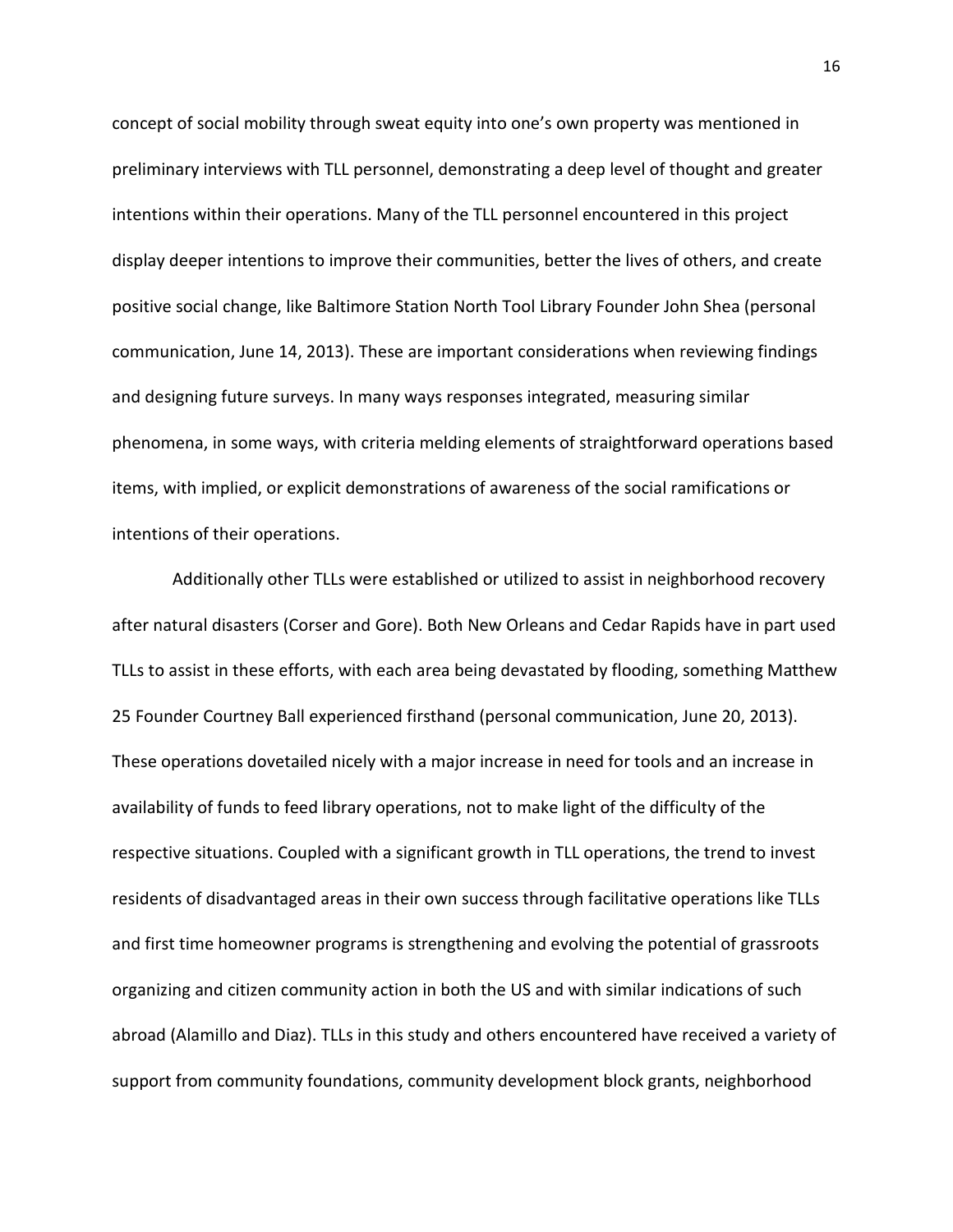associations, neighborhood associations, local libraries and governments, religious institutions and other community and governmental facets (New American Dream Webinar). With an increase in unequal distribution of wealth favoring the wealthiest elite, and distributed totals that rank second in greatest income inequality between the top 10% and bottom 90% for well off countries, it could be argued that TLL operations, and others like it are needed to lend a hand to populations at the low end of the very slanted wealth spectrum (Domhoff).

Another trend towards an access-based society appears to be brewing as well, with younger generations recording reduced values associated with the ownership of material goods (Rifkin). TLLs can be lumped into the emergence of other elements of what has been called a sharing society, whether it be music, highly profitable urban services like ZipCar, free item trade networks like Freecycle or Yerdle, hours banks, exchanges in which volunteers can gain assistance and expertise on a project in return for helping on another, or increases in fundamental practices of our society like the increases seen in distributed energy generation (Newman and Bartels).

As more TLL operations emerge, the amount of case studies will continue to build and assist in providing supporting examples and living laboratories for prospective TLLs to utilize. Documents, such as liability forms, can assist in negotiating some of these issues for new operations. Additionally TLL starter kits from the Center for the New American Dream and Share|Starter use collective experiences from successful TLLs to assist prospective TLL founders in negotiating the process, making all considerations and building the foundations of success operations (Share|Starter).

## What really makes a successful Tool Lending Library?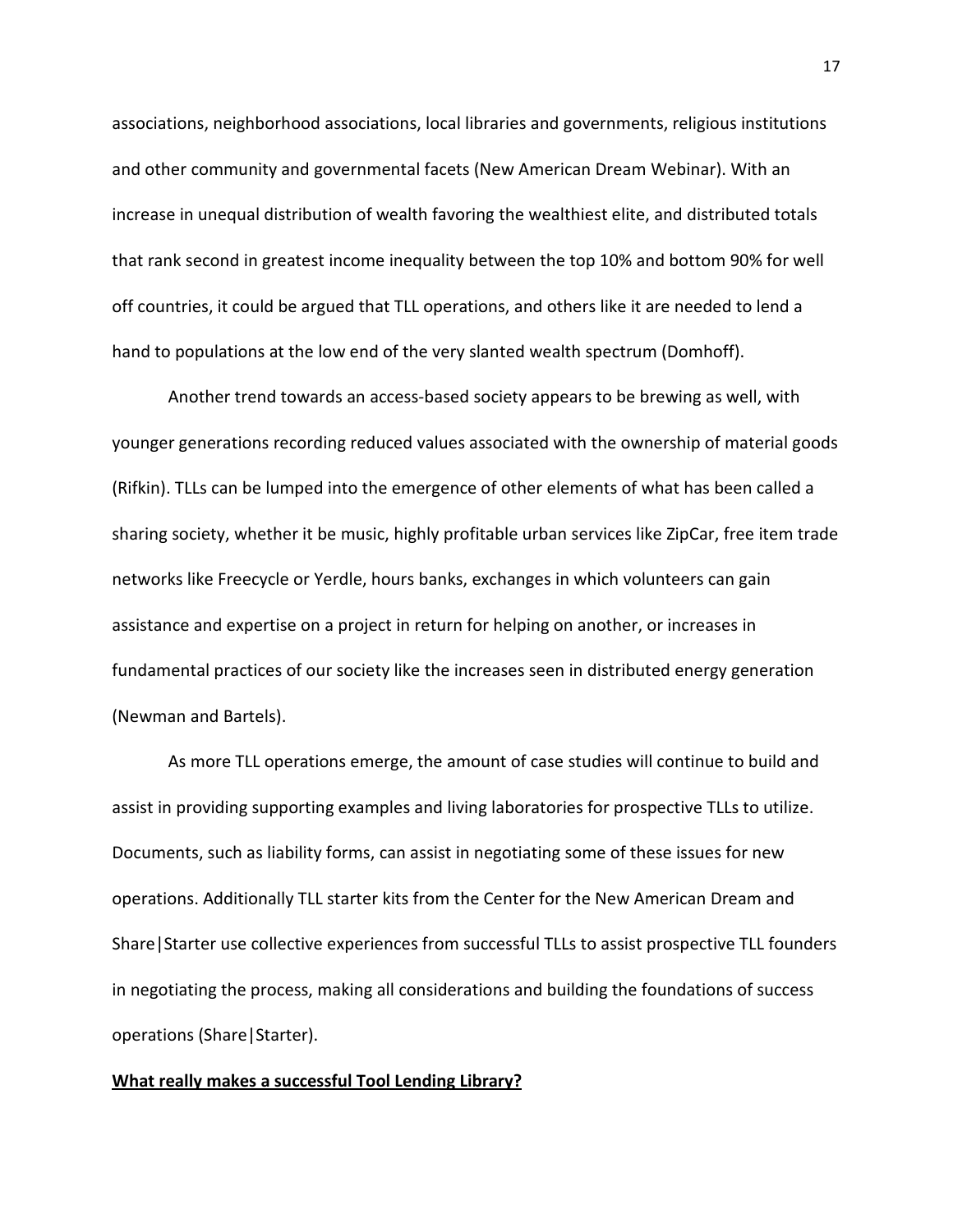Almost all of the responses received on conceptions of success could be categorized as manifestations of good practices, just as the reach of social issues could be perceived as manifestations of access to tools. Within this it was not entirely possible to determine any single criteria that made a TLL successful as success was allowed to be defined by the respondents. While this yielded some commonalities, it also relied upon opinion of many different minds in many differing situations and places in the history of the operations. Problems occurred as respondents answered in varying degrees of length and number of criteria, sometimes citing direct or long-term effect of their project and in between. Using a sliding 1-10 scale of success also appeared arbitrary when attempting to cross-compare operations.

Longevity of the operation was also a significant factor when attempt to assess TLL in the study, but was difficult to apply due to the youth of so many of these operations. Further research, and a much more specifically defined scope, would be needed to fully decide a list of criteria that did or did not make a good TLL scientifically, though from responses received, the need to provide desired tools in high quantities to all of those targeted is the quintessential element of a successful TLL, as defined in this study. However, much could be taken from another study targeting the socioeconomic and environmental ramifications of their efforts to loan tools specifically. By negating the criteria coded as usage rate in this study, and exploring and possibly asking respondents to rank intended consequences of tool lending, interesting data could be derived as to the similarities and differences in the nature and mission of TLLs.

## Contributions to Community Sustainability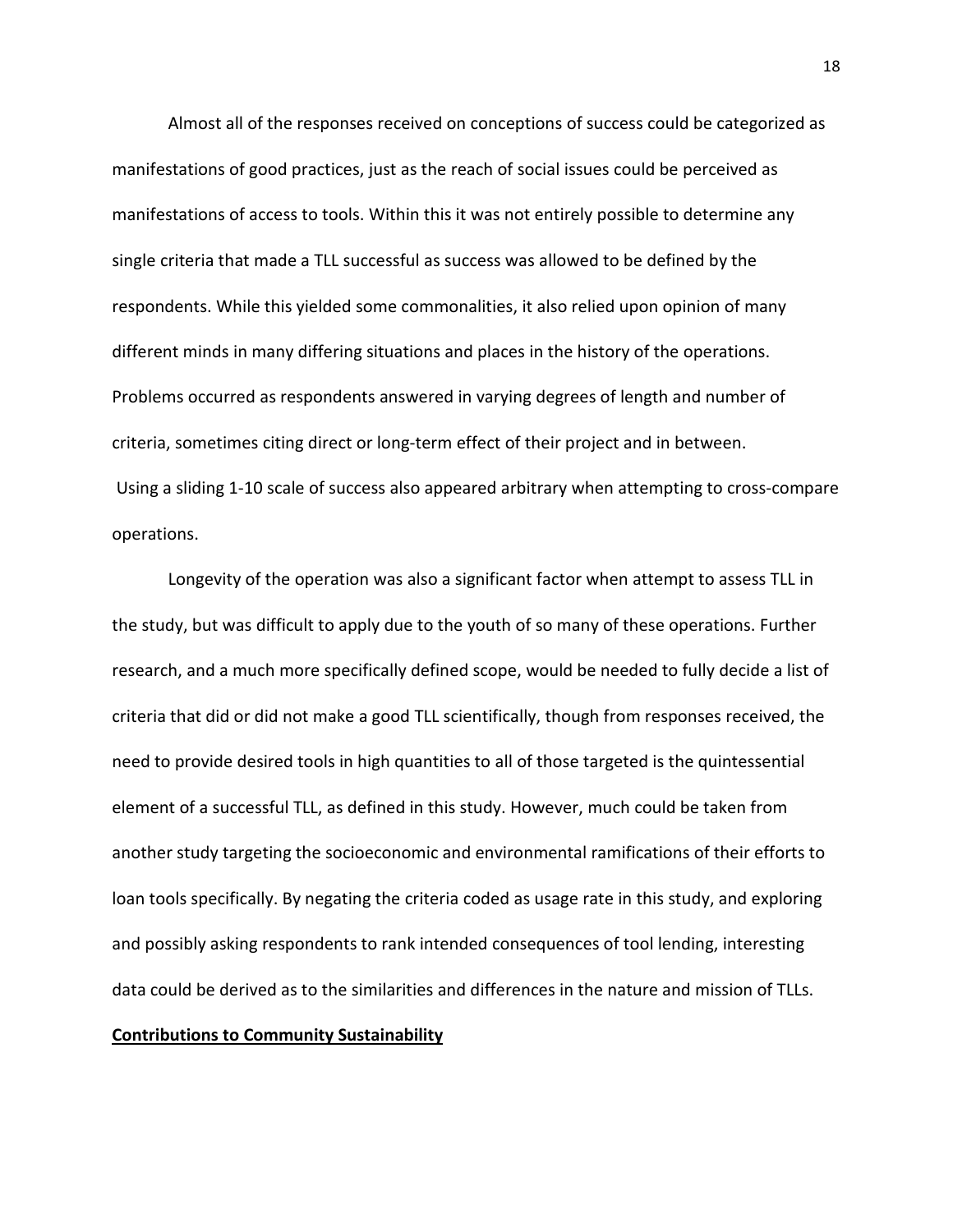Specific impacts on community sustainability would again be better answered with further study, as no specific question addressed the conception but numerous responses addressed the topic. However a number of items arose from prior interviews and survey responses to their reasons for starting their respective TLL and conception of success that included elements of sustainability in one form or another. These included community building and improvement (in various forms), urban gardening, reductions in tools purchased, repair and reuse of existing tools, improved energy efficiency of residences, lending sustainable living tools, and the desire to make the community more sustainable, a criteria which was mentioned outright.

Examining a few of these for impact on community sustainability, the most straightforward example would be the diversion of tools purchased by local residents that may not see more than a few uses. Within these libraries, popular tools are used until they break and cannot be repaired, thus maximizing their lifespan and minimizing the number purchased when shared amongst users. In these settings tools can also be maintained better when a dedicated tool specialized is involved, further elongating the life of these items. The reduced consumption and subsequently reduced entropy aids in resource conservation and what could be termed sustainability.

Items encouraging gardening and sustainable living also contribute to reduction of items needing to be purchased and shipped, as well as a somewhat implied reduction of chemical additives needed in the production of these foodstuffs. Combinations of seed lending and canning supplies could ideally provide significant food resources to residences across much of the year if properly utilized. Other sustainable living materials, such as manual lawnmowers,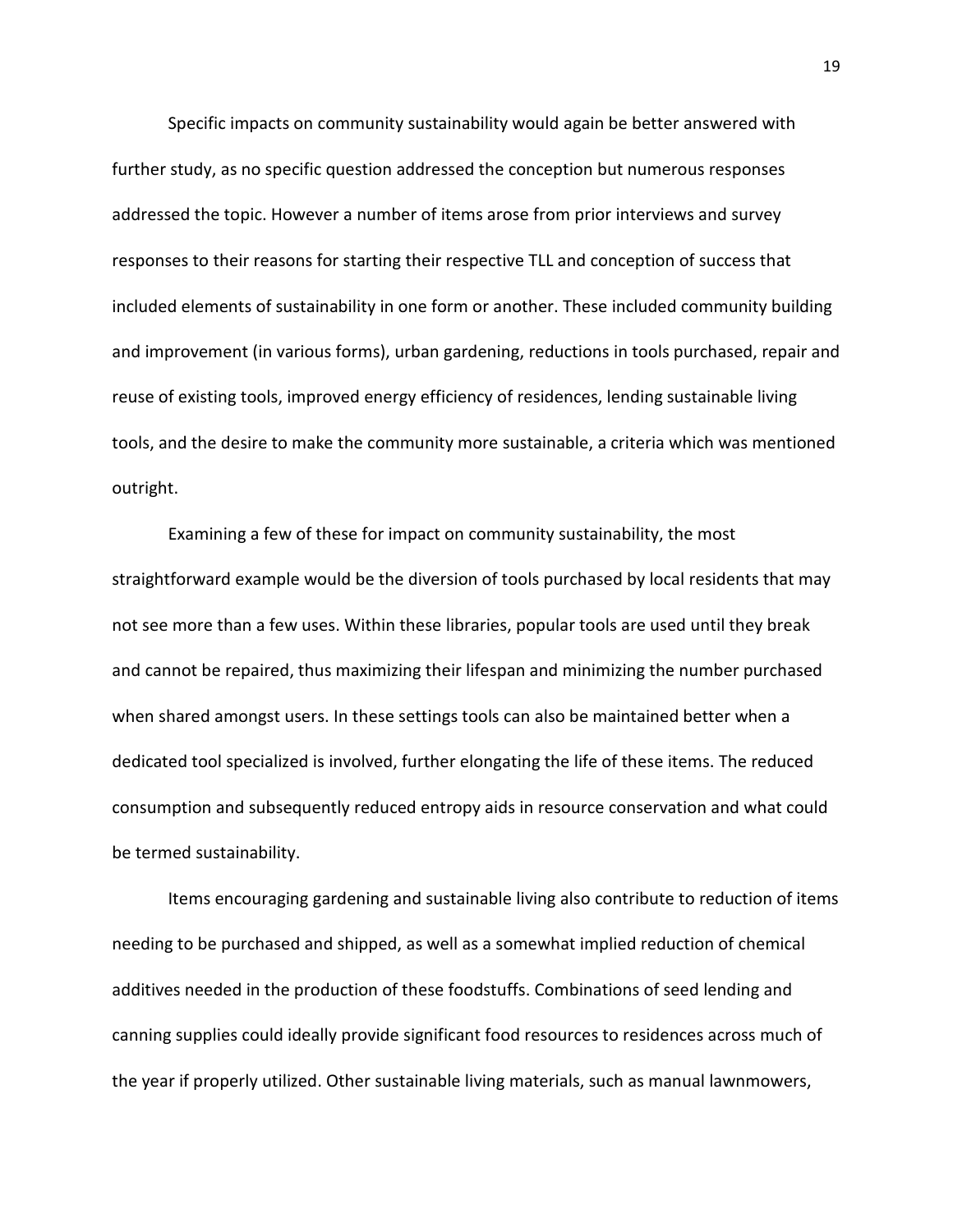reduce fossil fuel emissions directly, as they do not require any non-human energy input, once again reducing consumption all the way back down the supply chain.

Improving energy efficiency of residences was surprisingly sparsely mentioned within this study, as buildings account for roughly 2/5ths of US energy consumption. Even small reductions in energy consumption from residence to residence could have a large net effect, especially within the community. One rather unique TLL, the Pacific Energy Center Tool Lending Library offers measurement equipment free of charge (Saez et all). This demands costly, more specific items that would likely not be received in donations and requires a working knowledge of the field, partially explaining the lack of TLL emphasis in this area.

It could certainly be argued that TLLs contribute community sustainability, meeting present community needs while ensuring adequate ecological resources and a healthy environment to meet the needs of the future of said community as an actor within the global sphere. Reduced consumption of tools and entropy, the construction of strong communities that avoid redevelopment and environmentally costly reconstruction, as well as a sharing community that respects the joint ownership of many are all potential outcomes facilitated by an effective TLL. All these criteria would be better served with further research into their true effects and potential for change in these areas. A study into the net effects of a particular operation would be highly beneficial in quantifying the impact, something that is unknown at the present and would almost undoubtedly vary widely between TLLs.

## Common Problems within Tool Lending Libraries

One aspect that made interviews with TLL founders and discussions with EcoStores personnel so valuable was the ability to troubleshoot problems and address concerns.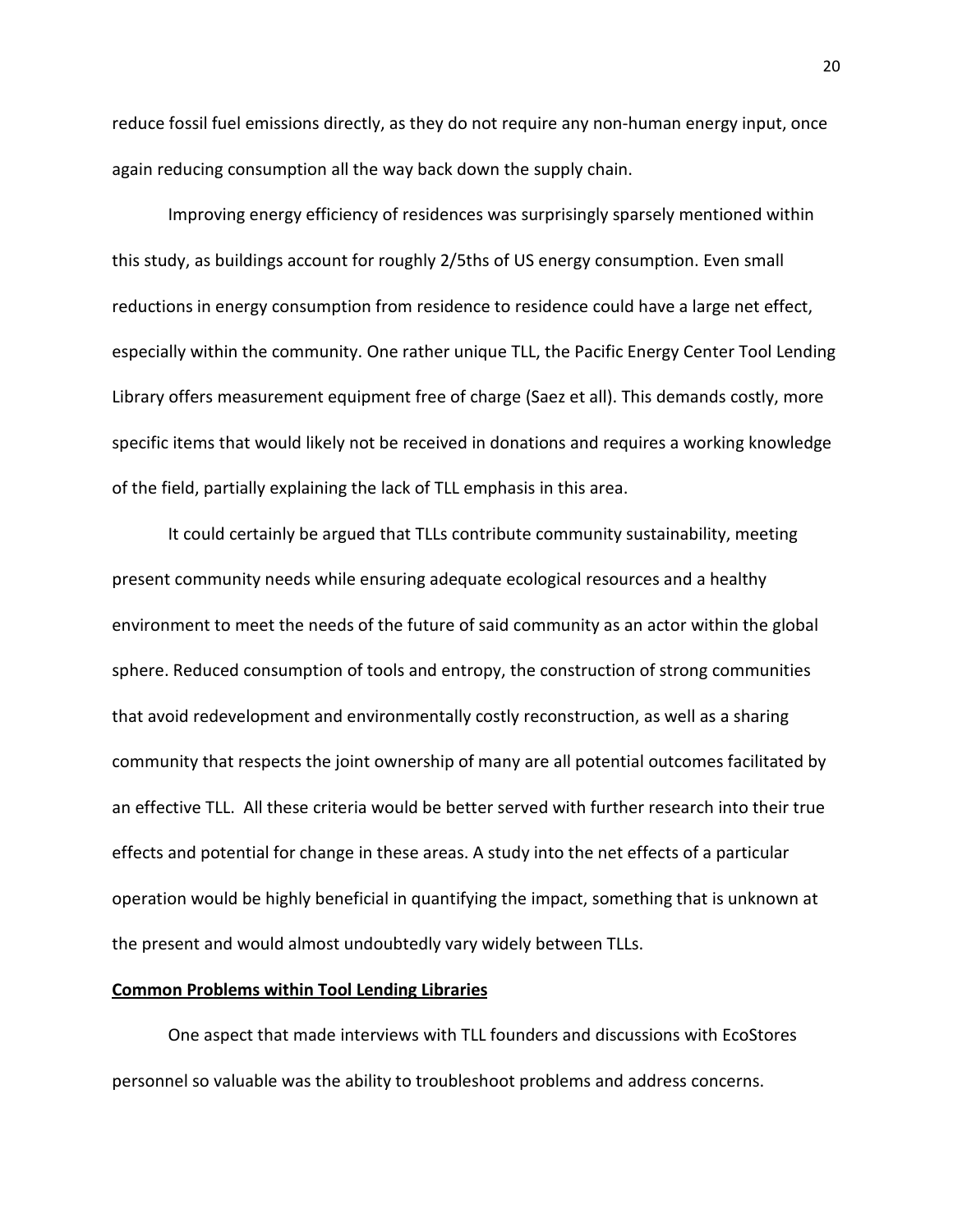The elephant in the TLL room when looking into starting an operation is liability. Loaning out tools with the potential to maim or injure is always a risk, but through indemnity or liability forms this risk can be reduced, while still having potential for legal action from affected parties. These forms can be found on most TLL websites and modified to meet specific needs, but it has been recommended that legal advice be given on this form (Share|Starter) (Appendix H). Accidents do happen, as two separate libraries reported patrons losing fingers, though those injured did not pursuing legal recourse for their injuries (How to Start a Tool Library). Many affiliated operations take out an insurance policy or modify their existing policy to include liability concerns over any tool related injuries and their operations. One promising note expressed by many was the lack of desire for legal recourse of any of the known cases of patrons injuring themselves. In most cases patrons were stated to have understood the good of the operation and did not feel the TLLs were responsible for the occurrence of the injury in any way (How to Start a Tool Library).

Need for volunteers and the overall effort needed to run a TLL is another issue that often arises within operations, with some operations placing great strain on a few dedicated volunteers to keep the operation up and running (Portland's Neighborhood Tool Sharing Libraries). This was mentioned as well in the responses to question 10 regarding realities versus expectations of a TLL. It is easy to get excited about the prospect of an operation, but the lower operating costs and sheer labor needed to catalog, stock, repair and solicit tools is significant and requires a number of dedicated, knowledgeable and skilled volunteers.

Although not something that arises inherently, the notion of runaway success and popularity of a TLL can cause major problems. Growing very quickly or having to change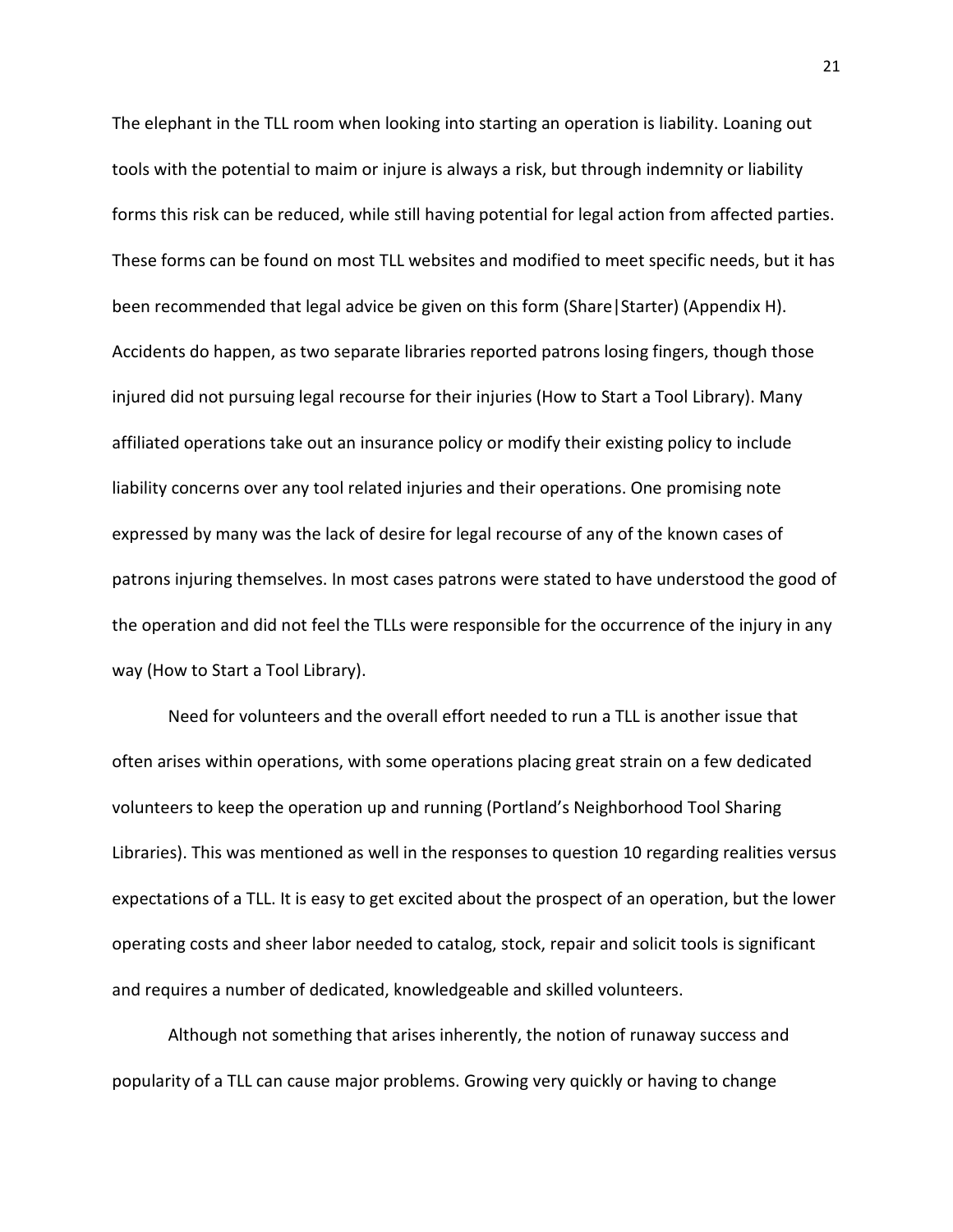functions abruptly can strain an operation. Not only does an increase in popularity mean more tool loans and labor, but it restricts user's access to tools if availability is backed up.

 Additionally, operations often outgrow their current space quickly, necessitating either a major change or period of stagnation in which a TLL is constrained in its offerings, not by the amount of tools but the ability to safely store them. In fact, many operations start out of a garage or basement and quickly find demand for their services. Another common slipup within these operations could be vaguely described as a *sophomore slump*, or inability to immediately follow initial success. This is due to a number of reasons. With time to plan ahead and fundraise, operations will receive the bulk of their funding and media attention at the onset, painting a rosy picture of what the future may hold. However, funding may run out from certain grants or foundation donations, and making the system financially stable as the operation continues to grow and demand increases is difficult. This is especially so with the need to embark upon finding new funds, while simultaneously running the operation. These reasons are why some operations advise to minimize advertising and embrace slow growth, at least until the organization is at a place in which it is ready to grow and does not have limiting factors, whether they be human or material resources impeding the transition, something express by Santa Rosa Founder Dustin Zuckerman (personal communication, June 21, 2013). This also allows those customers serviced to receive a better lending experience, hopefully with limited waits on tools and speak highly of the operation to any new members gleaned. Preventing unanticipated fluxes in operations also reduces onsets of founder's syndrome by limiting the necessity to make drastic change and mitigating any potential disagreements between key personnel.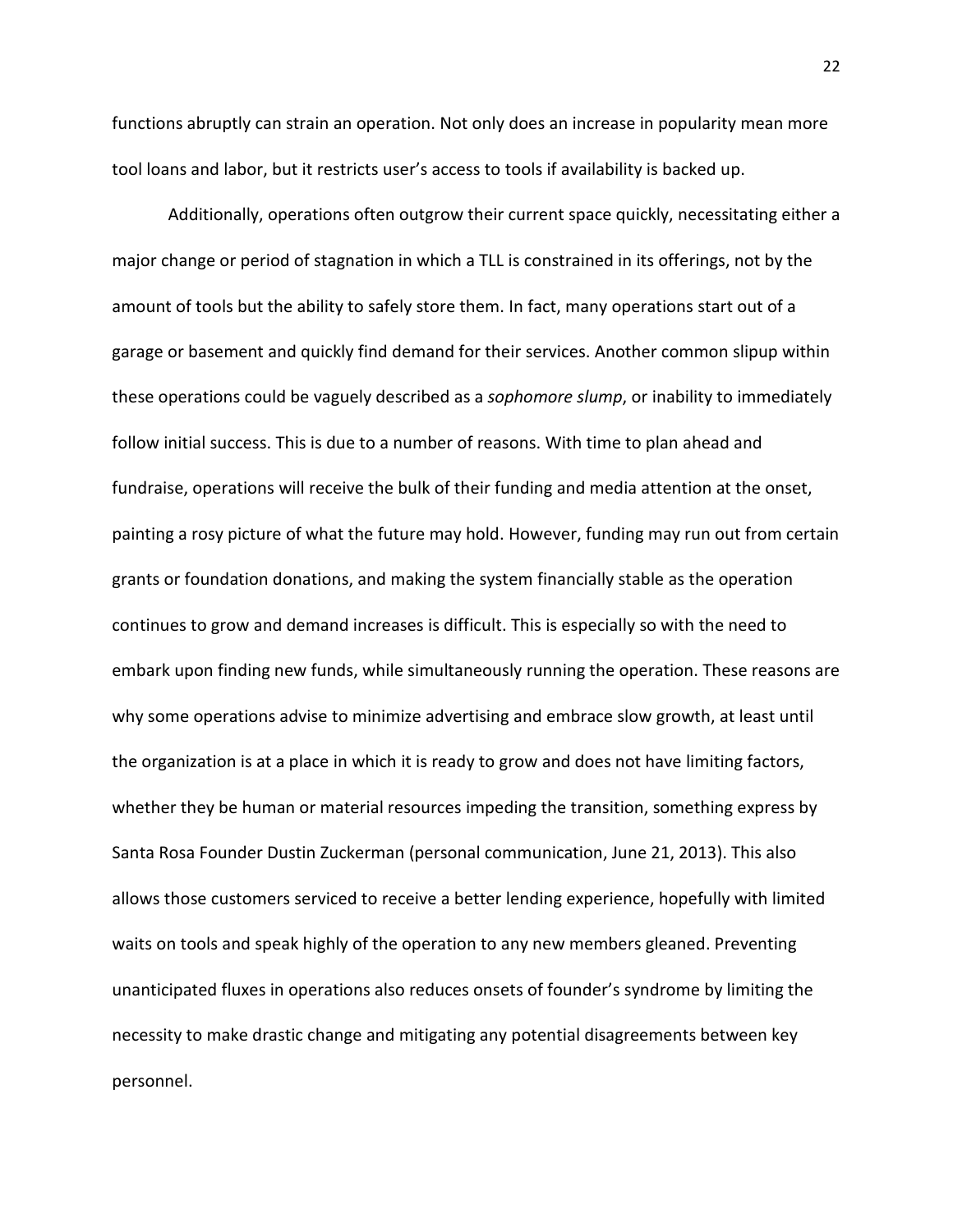Financially, TLLs want to offer their services at as low a cost as possible, but also desire to be financially self-sustaining as seen in the survey results. While some operations are free and funded by a variety of grants and donations, many libraries have embraced a yearly membership model. This can be beneficial much like a Community Supported Agriculture (CSA) may be for a small farmer. Instead of receiving funding after providing the service, be it rental fees per tool or other, organizations are able to receive funding upfront and have more flexibility to buy infrastructure to support their operation at fewer junctures. This financial certainty can provide the operation more flexibility to meet customer needs with finances more concrete. Many TLLs as embrace a model that factors in income level to its fees, establishing lower rates for lower income customers to make the expense more proportional in their overall income when compared to higher income customers. No matter the income model chosen, financial solvency is something TLLs often struggle through after conception.

Though somewhat intuitive, determining the intent of a TLL and what populations are trying to be served is essential in completing intended outcomes. Again this means knowing the populations, as a high renter area may be better served by gardening and sustainable living tools rather than home improvement and power tools. Soliciting community feedback and preferences is important in finding a middle ground that effectively caters to expectations but grounds itself in the realities of what is achievable.

One final issue that is often encountered within TLLs is the tendency to form in and out groups of users and potential users. TLLs naturally elicit connections to social and at times political causes which may dissuade the interest of certain populations of potential users. One way around this is viewing the operation as a service, much like a standard library, devoid of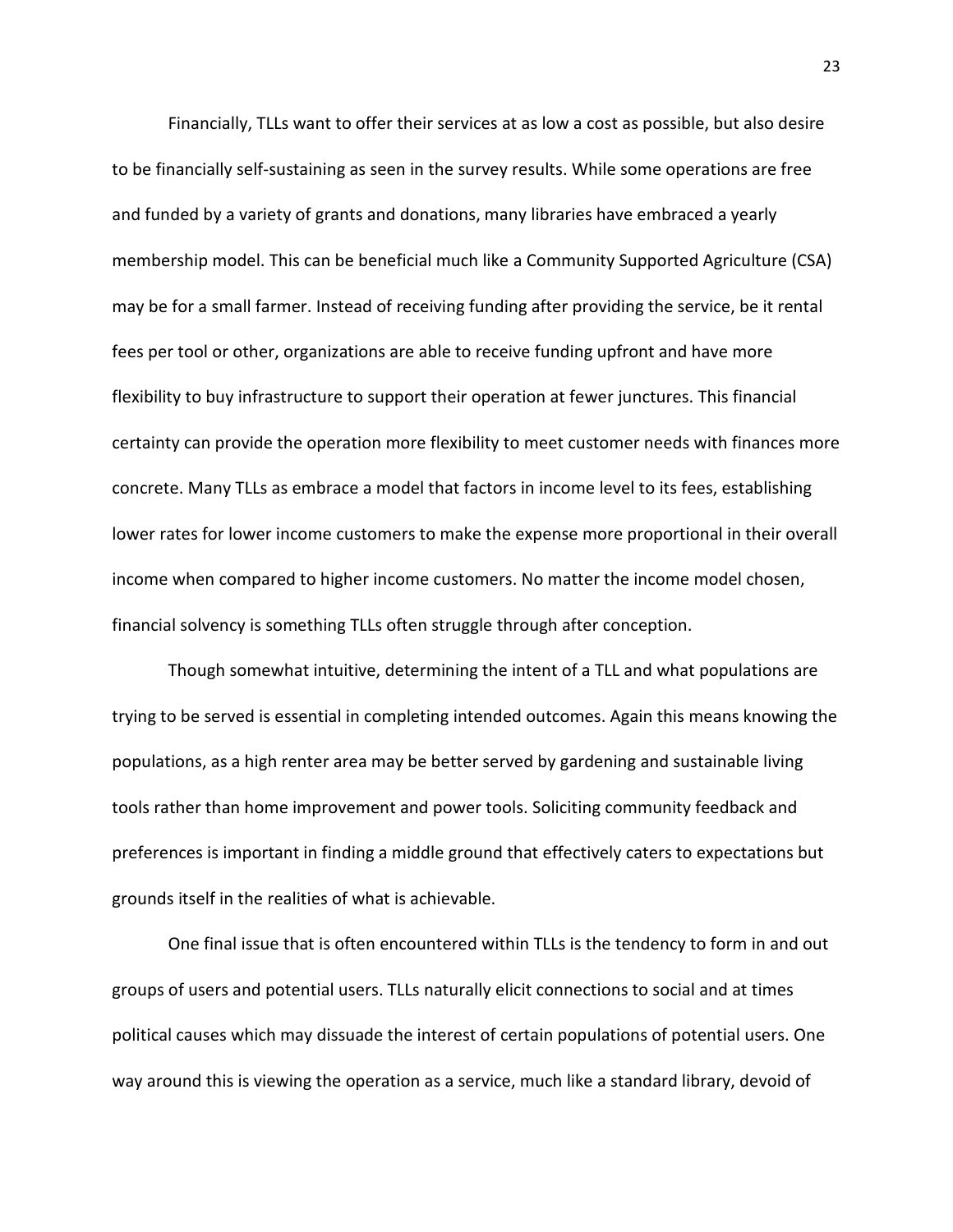connections to cause that may attract more of a dominant community but ostracize others from potentially joining (Dustin Zuckerman, personal communication, June 21, 2013). Providing good services to the users of that operation thus becomes even more important as members of new populations of users enter the fray and may recommend or speak against the TLL to those within their sphere of influence (John Shea, personal communication, June 14, 2013).

#### EcoStores Nebraska

The survey distributed digitally and at EcoStores Nebraska yielded valuable data in tool preferences and demographic information of respondents. Additionally it reaffirmed some of the organizations that it would be beneficial to discuss the project with. These organizations, including NeighborWorks Lincoln, Community CROPS and the Bike Kitchen will likely have valuable experience within the city of Lincoln, Nebraska, and may be able assist in move the project forward and creating mutually beneficial relationships going forward. In the next step it will be imperative to continue the survey at other locations around Lincoln, possibly with the distinction of the survey's place of origin, as well as additional questions regarding respondent's likelihood to use the library at different price structures and willingness to drive different distances around the city.

Again contacting existing Lincoln neighborhood associations, institutions that work with said communities such as the aforementioned Community CROPS and NeighborWorks Lincoln, should be high priorities in aligning goals and realities, as well as exploring ways in which our missions may converge to benefit specific populations and the Lincoln Community as a whole. Once more information is known it will also be beneficial to devise a second survey to address more unknowns, amongst them desired preferences for hours of availability, more specificity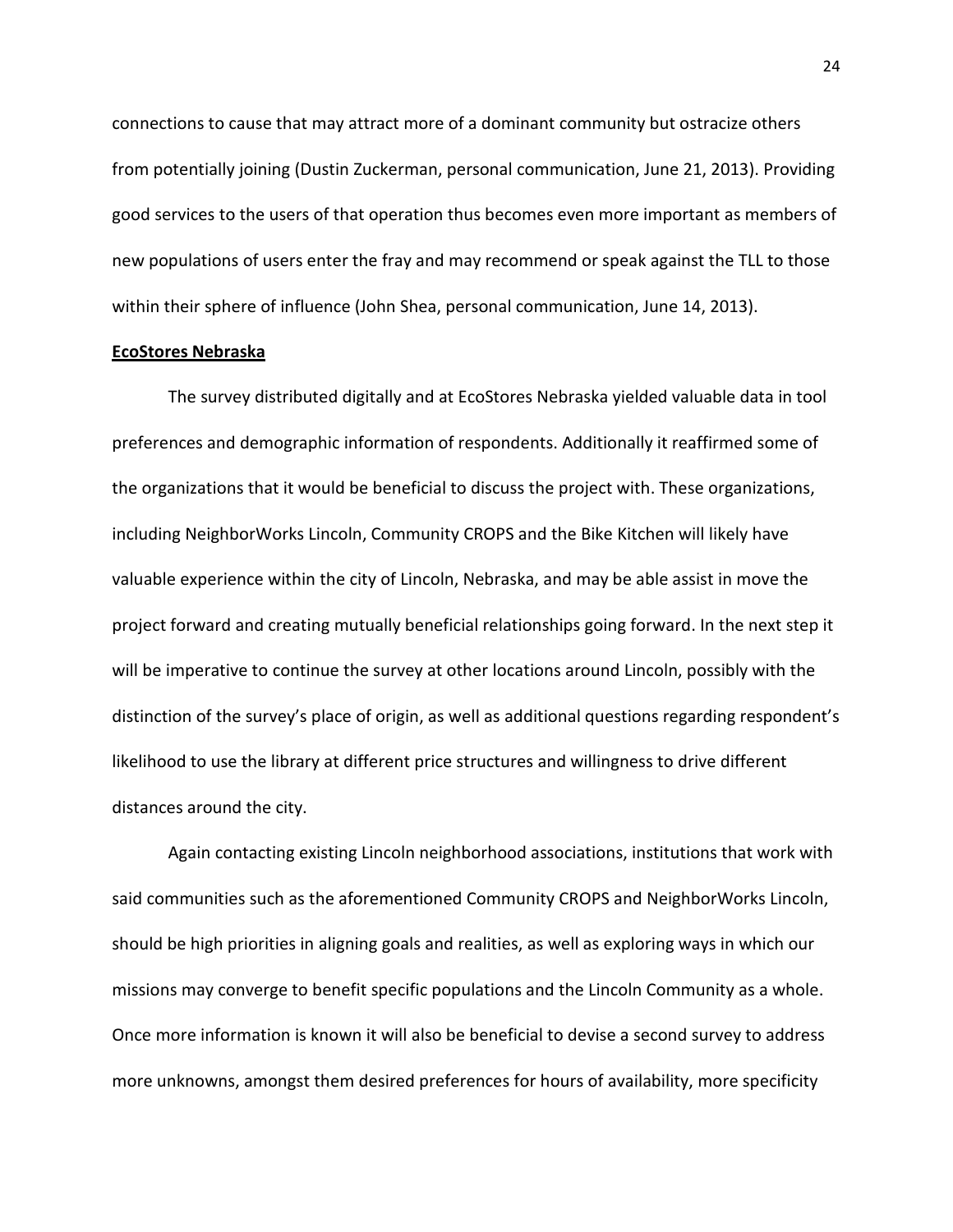regarding tools, and more solidified requests for volunteers and avenues for potential involvement. This project is still in its infancy and will be open to many considerations at this juncture, including exploration of alternative or auxiliary sites. Communications with EcoStores Nebraska will continue as more information is gathered and details solidified.

#### **CONCLUSION**

Through initial interviews and the distribution of surveys to key personnel in existing TLLs, this study was able to identify some factors that contribute to perceived success of TLLs. While it was found that most operations in part judge their success upon the abundance of their tool lending, the findings also categorized some more socially or environmentally suggestive criteria for gauging success. The findings more than strongly hinted that there were also additional success criteria that were underlain in some of the answers received. Based on these findings it seems this survey may have been much too basal in the way certain questions were phrased and asked, indicating that respondents may be interpreting and responding on different levels to overly ambiguous questions, such as that relating to their definition of success within their operation. With this study being done in a real world laboratory, it would be necessary to attempt to further isolate variables and select very similar operations to find supposed criteria of success. Doing this may be constrained by the relatively small sample size of operations in existence. However, more discussions with TLL personnel and more basic surveys and inquiries into how to better explore both motivations of personnel and details of each operation, may be able to move closer to some type of rough formula for a well running TLL.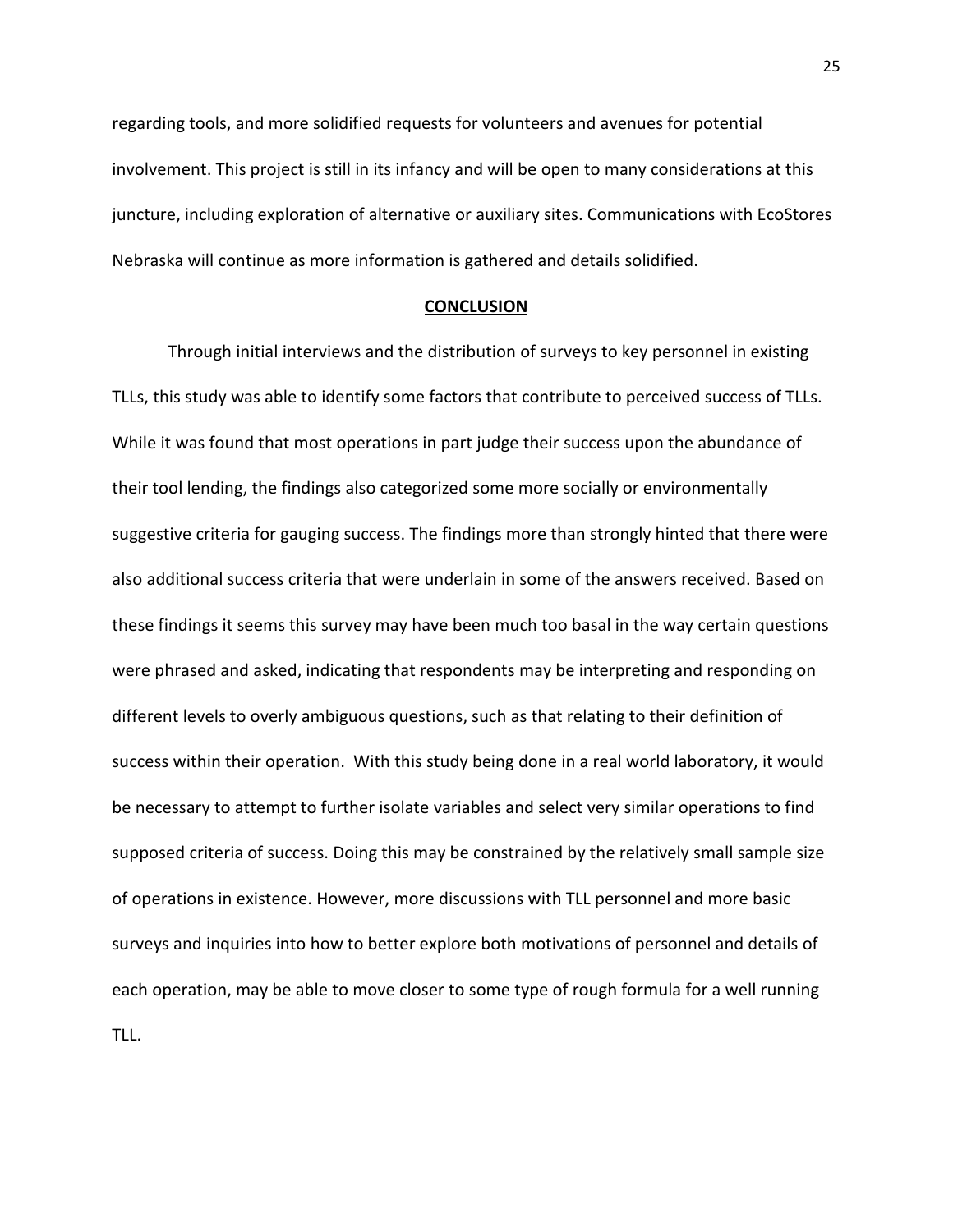For the community sustainability portion of this study, criteria were found within a variety of question responses indicating specific contributions to elements of sustainable living, reduced consumption of tools through sharing, as well as improved maintenance of said tools, potentials for increased residential energy efficiency, and strengthening of communities. The next logical step would be make some attempt to garner the net impact of TLL efforts. This would likely best be done in parts to begin with, starting with quantification of the reduction of tools purchased and averted resource and pollutant costs. Again this would only be the first step of many and would be specific to each library, as type and quantity of loans vary significantly between TLLs.

Regarding the application of this project to a Lincoln location, many invaluable lessons were learned, and though not yet formulaic would contribute to a smoother process establishing a TLL in Lincoln or any other location. For reasons including space, connection of building materials and goods, demonstrated success and similar missions, EcoStores Nebraska still appears to be the most promising locations for an application of a TLL in Lincoln, Nebraska. As previously mentioned, additional data collection, including new queries will be valuable in collecting as much data as possible through means of additional surveys as well as more open casual town hall style information sessions and discussions. In these stages the importance of presenting to others in established groups will be critical in drawing upon their opinions and expertise. With funding, labor, liability and structural decisions still major challenges, steps in the process need to be taken cautiously as to prevent missteps that could delay the project substantially. However, the prospect of creating a Lincoln, Nebraska TLL could benefit greatly from the aid of pioneering operations and organizations cataloging the efforts of said TLLs.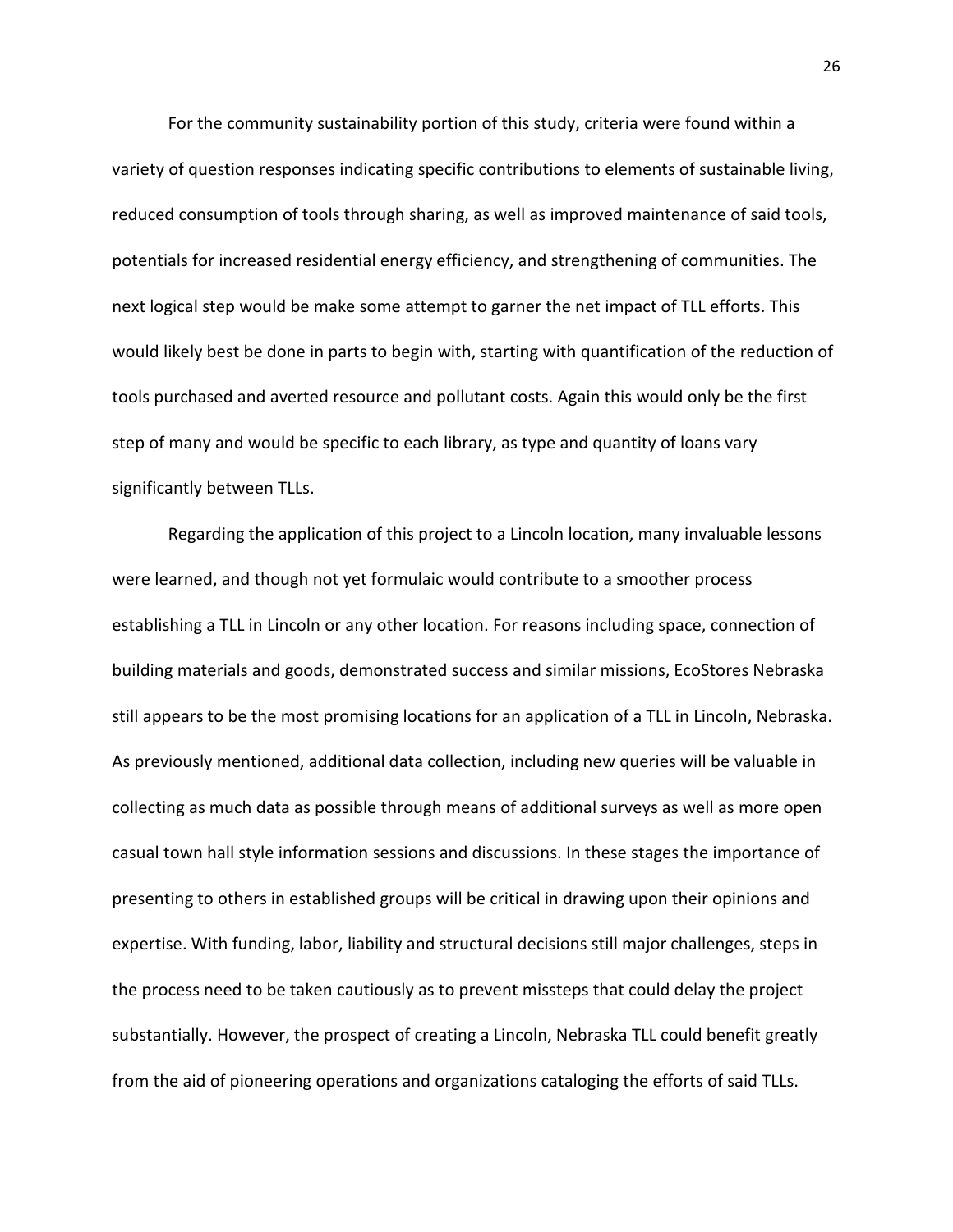## **CITATIONS**

Alamillo, Daniel, and Lilia Diaz. "Disability Is Not Inability: Grassroots Participatory Development and Collective Action in the Iganga District of Uganda." Consilience: The Journal of Sustainable Development 7.1 (2012): 87-96. Google Scholar. Web. 17 June 2013. <http://www.consiliencejournal.org/index.php/consilience/article/viewFile/244/100>.

Antonelli, Monika. "The Green Library Movement: An Overview and Beyond." Electronic Green Journal 1.27 (2008): 1-11. EScholarship. Web. 20 July 2013.

<http://escholarship.org/uc/item/39d3v236>.

Benton, Charles C., Charlie Huizenga, Robert Marcial, Mark Hydeman, and Jim Chace. "Taking a Building's Vital Signs: A Lending Library of Handheld Instruments." Taking a Building's Vital Signs: A Lending Library of Handheld Instruments. University of California, Berkeley & Pacific Gas & Electric Company, n.d. Web. 17 June 2013.

- Chiang, Marylyn. "Hungry for Serious Food Production Plan in the City of Vancouver." Thesis. University of British Columbia, 2007. Print. Chiang, Marylyn. "Hungry for Serious Food Production Plan in the City of Vancouver." Thesis. University of British Columbia, 2007. Print.
- Corser, Rob, and Nils Gore. "Insurgent Architecture in the Seventh Ward." Journal of Architectural Education 62.4 (2009): 32-39. Google Scholar. Web. 22 June 2013.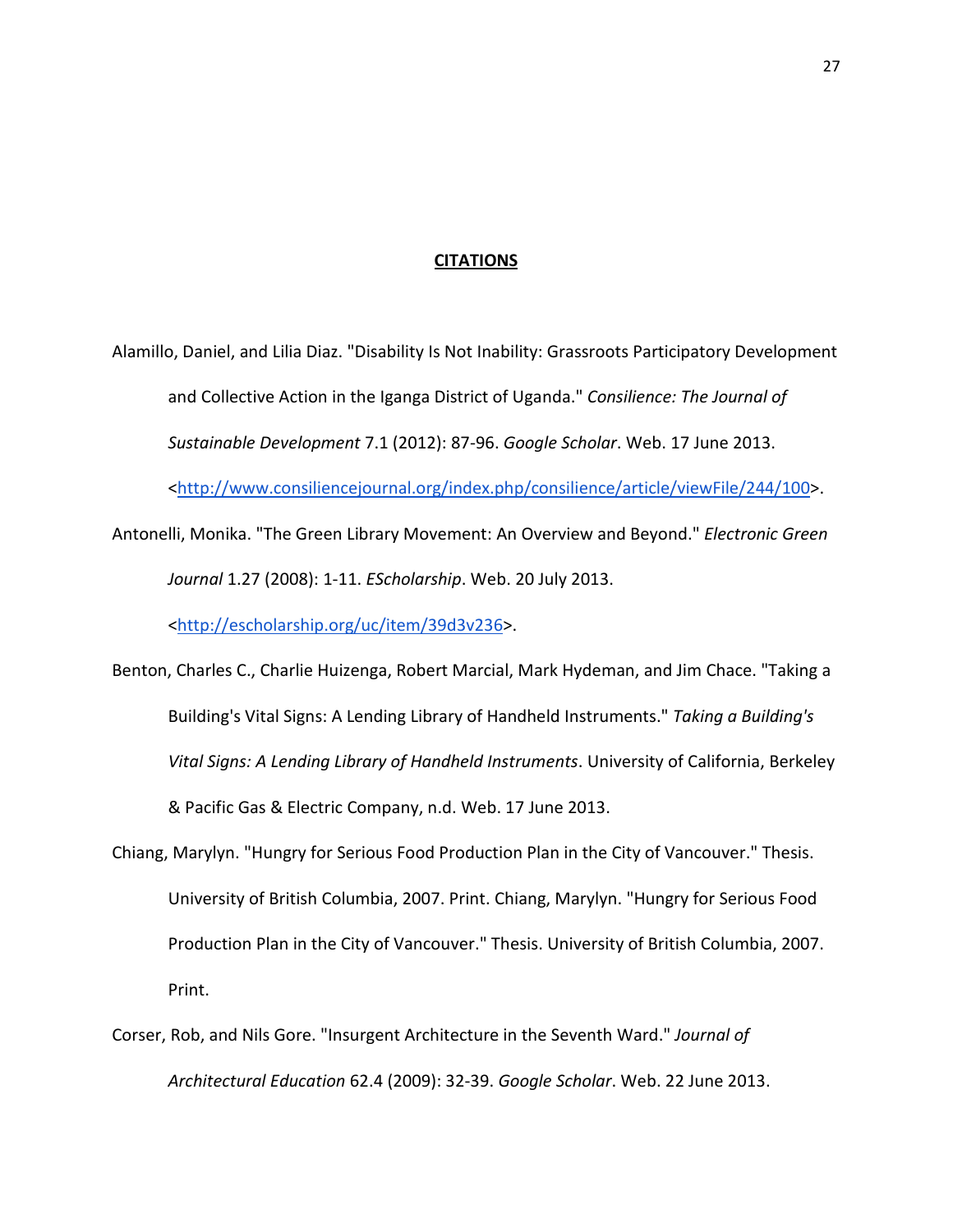<http://kubuildingtech.org/creativework/facultywork/publications/CorserGore\_Batture 4\_2008.pdf>.

- Domhoff, William. "Who Rules America: Wealth, Income, and Power." Who Rules America: Wealth, Income, and Power. University of California at Santa Cruz, Feb. 2013. Web. 2 Aug. 2013.
- Eichler, Michael. (1995). Consensus organizing: Sharing power to gain power. National Civic Review, pp. 256-261

"Find Your Local Tool Lending Library." Map. Local Tools. N.p., n.d. Web. 10 June 2013.

- Gee, Ashley. "Promoting Community Gardens through a Social and Sustainable Development: Understanding the Relationship of Food and Community." Thesis. Promoting Community Gardens through a Social and Sustainable Development: Understanding the Relationship of Food and Community, 2011. Promoting Community Gardens through a Social and Sustainable Development: Understanding the Relationship of Food and Community. Web. 16 June 2013.
- "How to Start a Tool Library." Webinar: How to Start a Tool Lending Library. The Center for a New American Dream, 9 Aug. 2012. Web. 10 July 2013.
- "Lending Tools for the Hands As Well As the Mind." Natural Life Magazine n.d.: 29-30. Web. 7 July 2013.
- Kozak, Laura. "Open Source City: A Proposal for A City Tool Shop." Thesis. The University of British Columbia, 2005. Print.

New Dream Community Action Kit. 21 Feb. 2013. Tool Kit.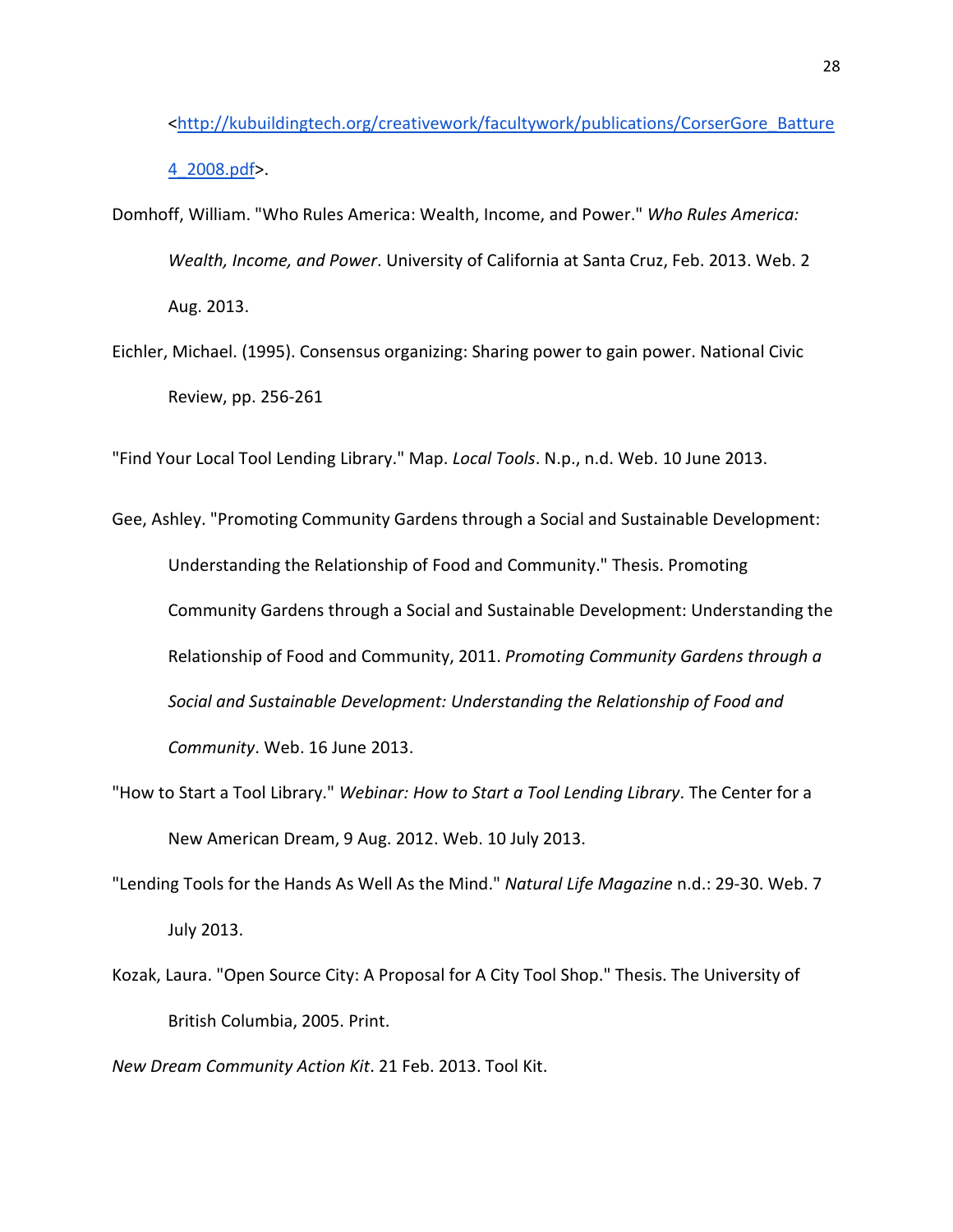Newman, Benjamin J., and Brandon L. Bartels. "Politics at the Checkout Line: Explaining Political Consumerism in the United States." Political Research Quarterly 64.4 (2011): 803-17. SAGE. Web. 6 July 2013.

<http://prq.sagepub.com/content/early/2010/08/18/1065912910379232.abstract>. Portland's Neighborhood Tool Sharing Libraries. Portland's Neighborhood Tool Sharing Libraries. N.p., 30 Apr. 2011. Web. 20 July 2013.

Rifkin, Jeremy. The Third Industrial Revolution: How Lateral Power Is Transforming Energy, the Economy, and the World. New York: Palgrave Macmillan, 2011. Print.

Saez, David. Gee, Ashley. "Promoting Community Gardens through a Social and Sustainable Development: Understanding the Relationship of Food and Community." Thesis. Promoting Community Gardens through a Social and Sustainable Development: Understanding the Relationship of Food and Community, 2011. Promoting Community Gardens through a Social and Sustainable Development: Understanding the Relationship of Food and Community. Web. 16 June 2013. Center for Urban and Regional Affairs. University of Minnesota, 2001. Web. 10 July 2013.

- Reliable Plant. "U.S. Power/hand Tool Consumption to Hit \$14.3B by 2011." U.S. Power/hand Tool Consumption to Hit \$14.3B by 2011. Reliable Plant, Feb. 2007. Web. 26 July 2013. Share|Starter. 2012. Tool Kit. Seattle, Washington.
- Simon, Daniel B. "Food Stamps Grow Urban Gardens." Cities and the Environment (CATE) 5.1 (2012): n. pag. Loyola Marymount Digital Commons. Web. 13 June 2013. <http://digitalcommons.lmu.edu/cgi/viewcontent.cgi?article=1096&context=cate>.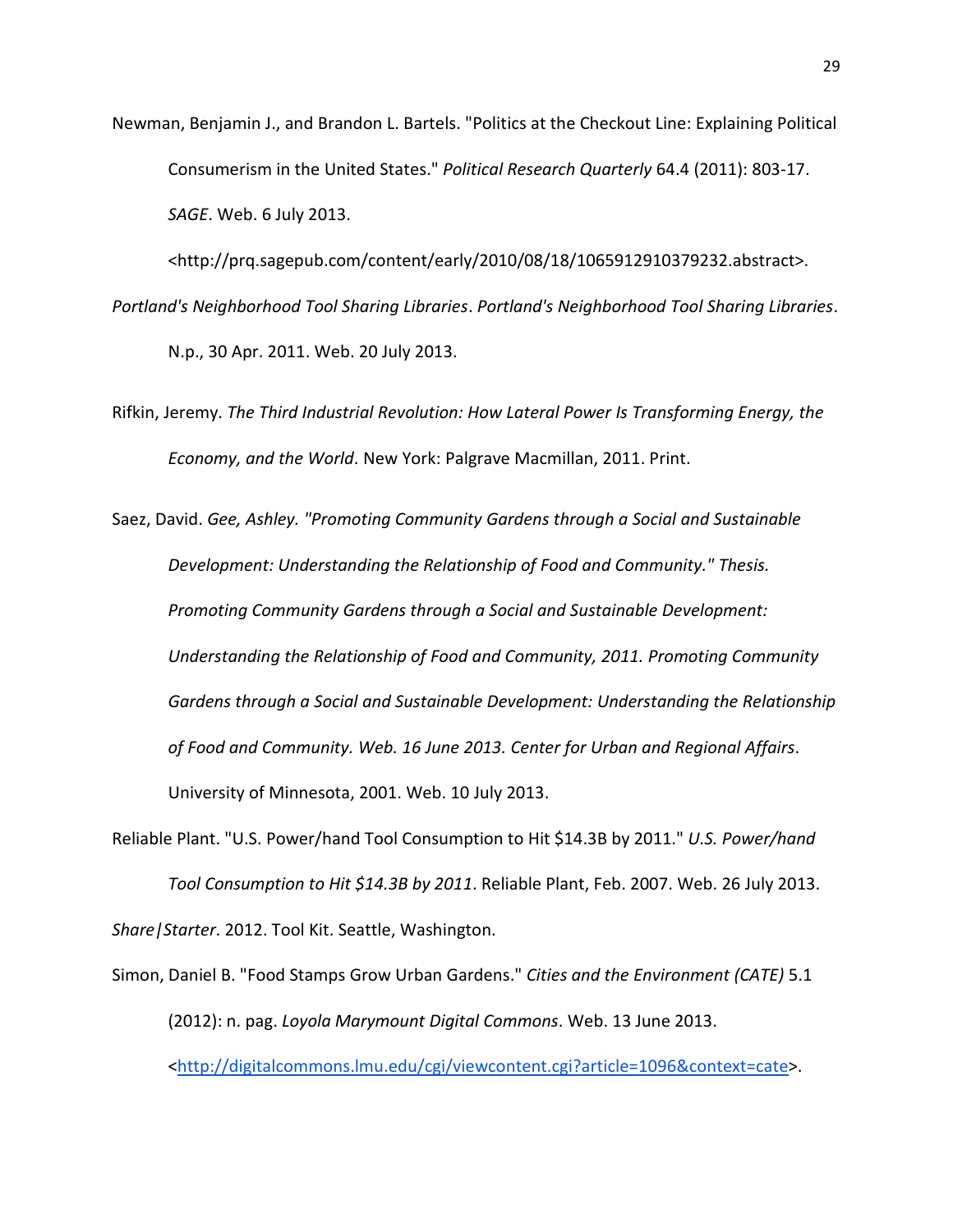## **APPENDICES**

T.

# Appendix A: Rough List of Existing Tool Lending Libraries

| State City |                | Name                        |
|------------|----------------|-----------------------------|
|            |                | Globe, AZ Tool              |
| AZ         | Globe          | Lending Library             |
|            |                | Phoenix Tool Shed -         |
| AΖ         | Phoenix        | Phoenix AZ                  |
| CO         | <b>Boulder</b> | ReSource Tool Library       |
|            | Colorado       |                             |
| CO         | Springs        | One Voice Toolbox           |
|            |                | <b>Berkeley Public</b>      |
|            |                | Library's Tool Lending      |
| CA         | Berkeley       | Library                     |
|            |                | Oakland Public              |
|            |                | Library's Temescal          |
| CA         | Oakland        | <b>Tool Lending Library</b> |
|            | San            | San Francisco Tool          |
| CA         | Francisco      | Lending Center              |
|            |                | <b>Silicon Valley Power</b> |
|            | Santa          | <b>Tool Lending Library</b> |
| СA         | Clara          | (energy-related only)       |
|            | Santa          | Santa Rosa Tool             |
| CA         | Rosa           | Library                     |
|            |                | Loma Linda                  |
|            |                | Redevelopment               |
|            | Loma           | Agency's Tool Lending       |
| CA         | Linda          | Library                     |
|            |                | <b>Atlanta Community</b>    |
| GА         | Atlanta        | ToolBank                    |
|            |                |                             |
|            | Bloomingt      |                             |
| IL         | on/Normal      | The Tool Library            |
|            | Cedar          |                             |
| IA         | Rapids         | Matthew 25 Tool Library     |
|            |                | <b>Washington Tool</b>      |
| ΙA         | Dubuque        | Library                     |
|            |                | <b>Greater Des Moines</b>   |
|            | Des            | Habitat for Humanity        |
| IA         | Moines         | <b>Tool Lending Library</b> |
|            |                | <b>Community Housing</b>    |
|            |                | Services of                 |
|            |                | Wichita/Sedgwick            |
|            |                | County's Tool Lending       |
| KS         | Wichita        | Library                     |

|           |                  | <b>New Orleans Tool</b>        |
|-----------|------------------|--------------------------------|
|           |                  | Lending Library (Non-          |
|           | New              | profits & Churches             |
| LA        | Orleans          | only)                          |
|           |                  | <b>Mount Rainier</b>           |
|           |                  | Community Tool Shed -          |
|           | Mount            | City of Mount Rainier          |
| MD        | Rainier          | tool library                   |
|           |                  | <b>Station North Tool</b>      |
|           |                  | Library - City of              |
| MD        | <b>Baltimore</b> | Baltimore tool library         |
| <b>MA</b> | Roxburry         | <b>BYEN Tool Library</b>       |
|           |                  | Northfield Tool Lending        |
| МA        | Northfield       | Library                        |
|           |                  | <b>Ann Arbor District</b>      |
|           |                  | Library (energy meter          |
| MI        | Ann Arbor        | only)                          |
|           |                  | <b>Grosse Point Public</b>     |
|           |                  | Library and the Grosse         |
|           | Grosse           | Point Rotary Club's            |
| MI        | Pointe           | <b>Tool Library</b>            |
|           |                  | <b>Westside Housing</b>        |
|           | Kansas           | Organization's Tool            |
| <b>MO</b> | City             | Lending Library                |
|           |                  | Urban Neighborhood             |
| МO        | Springfield      | Alliance - ToolBox             |
|           |                  | Missoula Urban                 |
|           |                  | <b>Demonstration Project</b>   |
| МT        | Missoula         | (MUD) Tool Library             |
|           |                  | North Omaha Tool               |
| NE        | Omaha            | Library                        |
|           |                  | Santa Fe Habitat for           |
|           |                  | Humanity ReStore Tool          |
| ΝM        | Santa Fe         | Lending Library                |
|           |                  | <b>University Heights Tool</b> |
| <b>NY</b> | <b>Buffalo</b>   | Library                        |
|           |                  | Corn Hill Neighbors            |
|           |                  | <b>Association's Tool</b>      |
| ΝY        | Rochester        | Library                        |
|           | New York         |                                |
| NY        | City             | <b>Tool Lending Library</b>    |

| OH                       | Columbus          | Rebuilding Together<br>Central Ohio Tool<br>Library                  |
|--------------------------|-------------------|----------------------------------------------------------------------|
| ΟR                       | Portland          | North Portland Tool<br>Library                                       |
| ΟR                       | Portland          | Hands on Greater<br>Portland (only non-<br>profits can borrow tools) |
| OR                       | Portland          | Northeast Portland<br><b>Tool Library</b>                            |
| ΟR                       | Portland          | Southeast Portland<br><b>Tool Library</b>                            |
| OR                       | Portland          | Green Lents<br>Community Tool Library                                |
| PА                       | Philadelph<br>iя  | West Philly Tool Library                                             |
| $\overline{\mathsf{TX}}$ | Austin            | <b>Tool Shack</b>                                                    |
| UT                       | Orem              | City of Orem Tool<br>Lending Library                                 |
| UT                       | Orem              | Habitat for Humanity of<br><b>Utah County</b>                        |
| VT                       | <b>Burlington</b> | <b>Fletcher Free Library</b>                                         |
| <b>WA</b>                | Seattle           | Phinney Neighborhood<br><b>Association's Tool</b><br>Lending Library |
| WA                       | Seattle           | The West Seattle Tool<br>Library                                     |
| WA                       | Seattle           | <b>Northeast Seattle Tool</b><br>Library                             |
|                          |                   |                                                                      |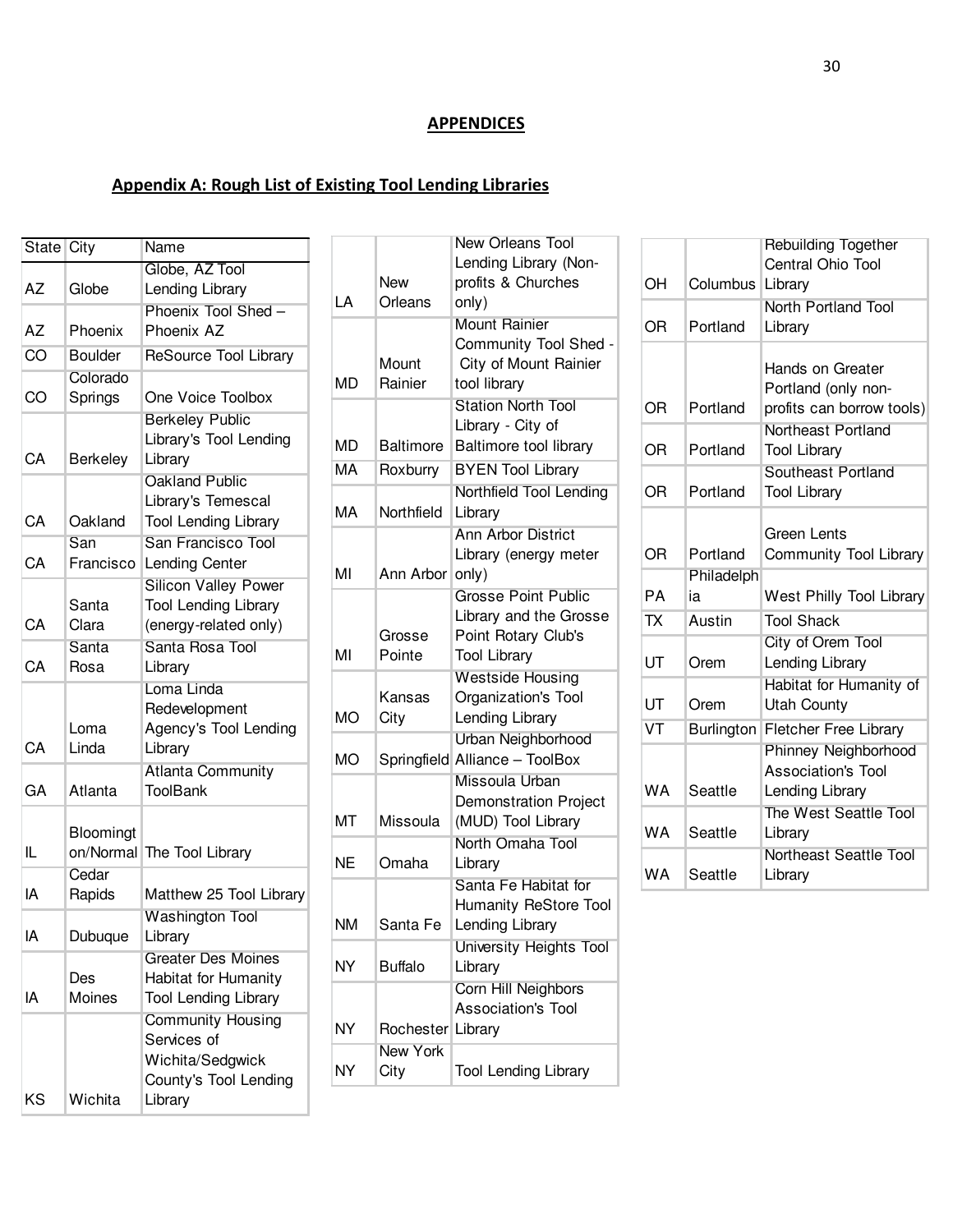## Appendix B: Survey to Tool Lending Libraries

1. Please list your name, organization affiliated with and your role within the organization.

| Name:           |  |
|-----------------|--|
| Organization:   |  |
| Role within the |  |

organization:

2. When was the organization established?

3. How has the organization been funded?

- $\Box$ Grants
- $\Box$ Donations
- $\Box$ Membership/Rental or other fees and charges
- $\Box$ Project funding from an existing organization
- $\Box$ Other (please specify)



4. Are you affiliated with another organization, and have you incorporated as a Non-Profit?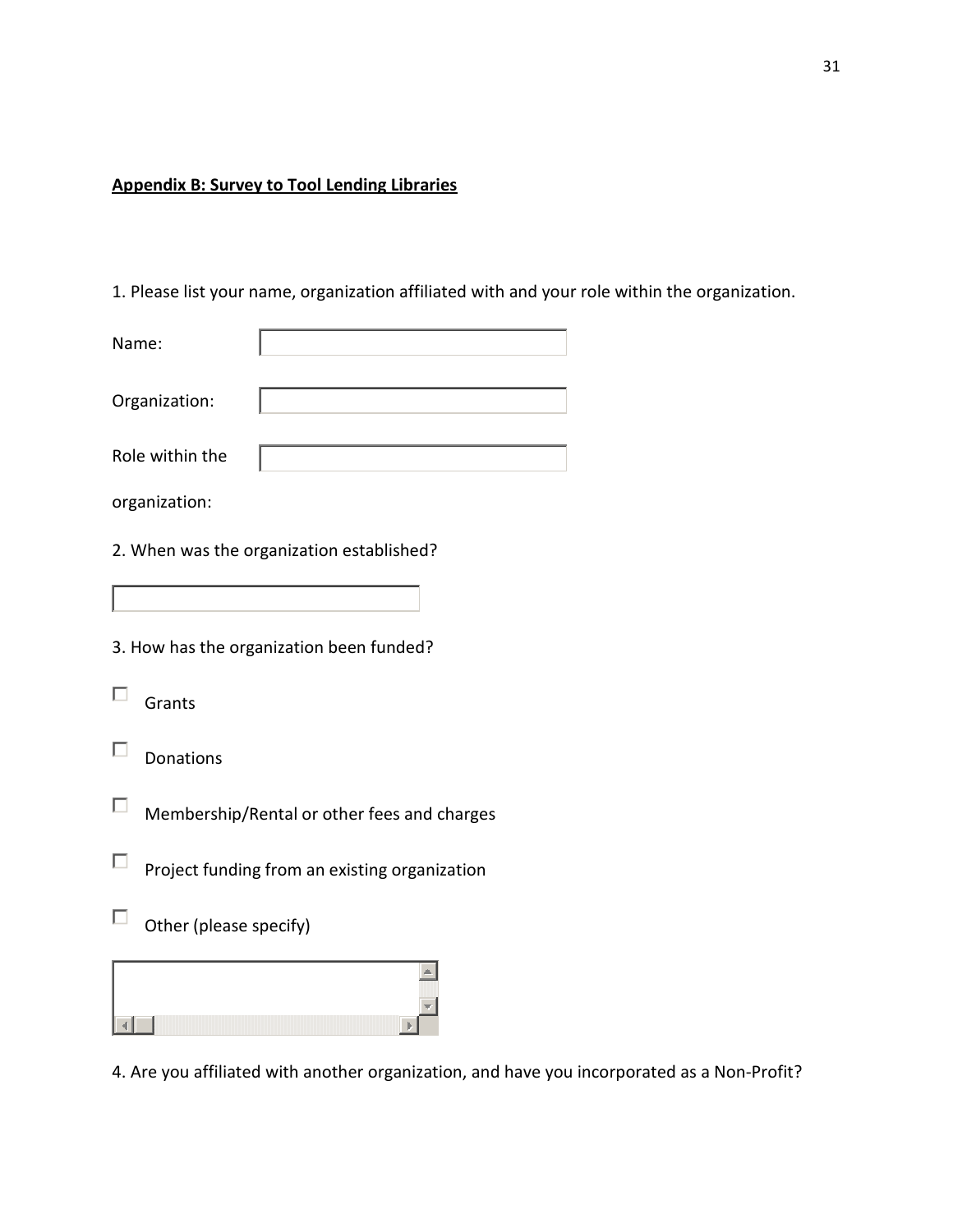

5. What was the reason for beginning the operation?

| and the contract of the contract of the contract of the contract of the contract of the contract of the contract of |  |
|---------------------------------------------------------------------------------------------------------------------|--|

6. How would you define your conception of success within your organization?



7. On a 1-10 scale, how successful would you say your organization has been (1 being the

lowest level of success and 10 being the greatest)?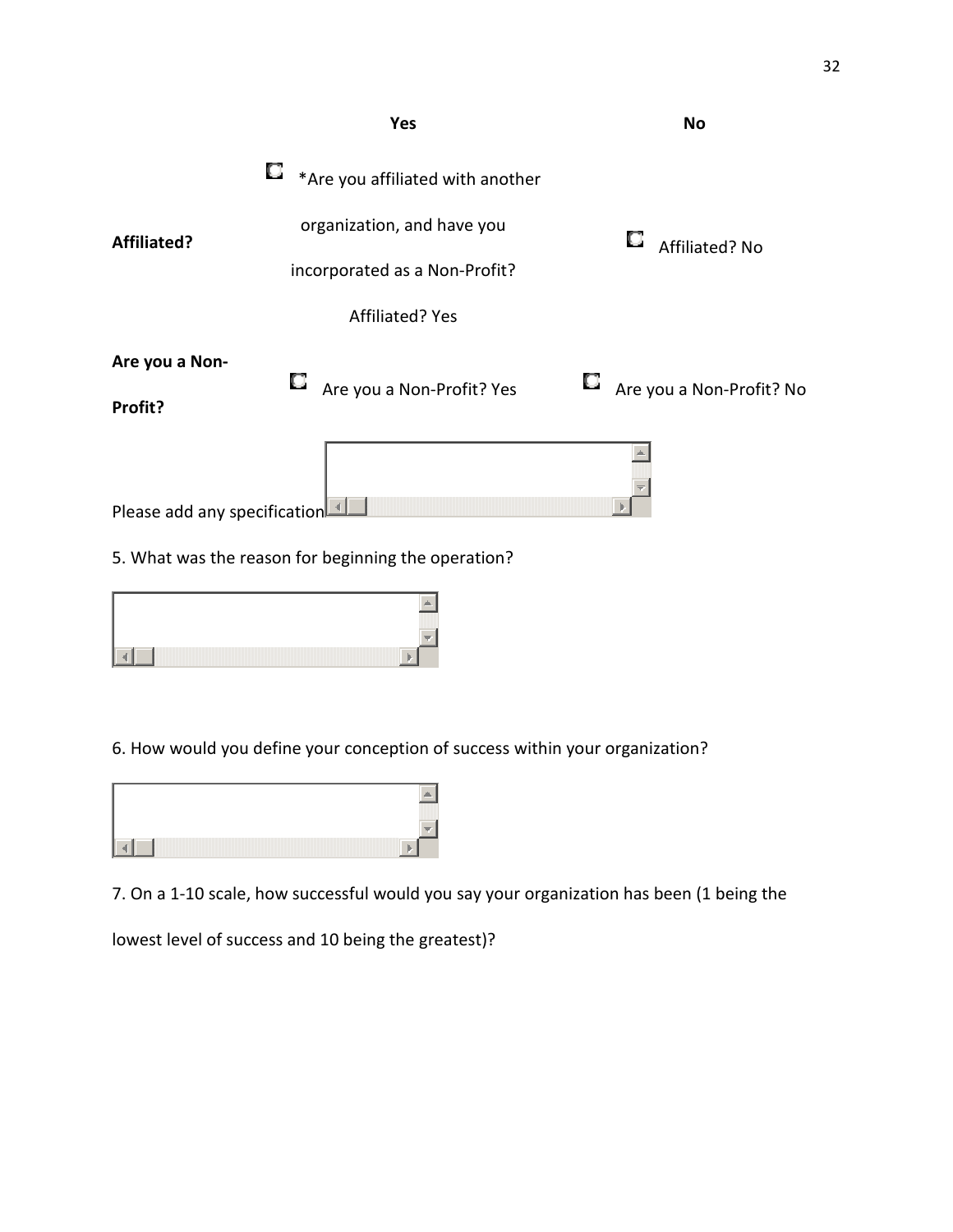| О | 1              |  |
|---|----------------|--|
| O | $\overline{2}$ |  |
| Q | 3              |  |
| О | 4              |  |
| Q | 5              |  |
| Q | 6              |  |
| Q | $\overline{7}$ |  |
| Q | 8              |  |
| С | 9              |  |
| О | 10             |  |

8. What do you feel have been the three most successful elements of your operation?



9. What have been the three least successful, or failed elements of your organization?

10. Briefly, what have been some of the major differences between your initial expectations

and the realities you've encountered in this project?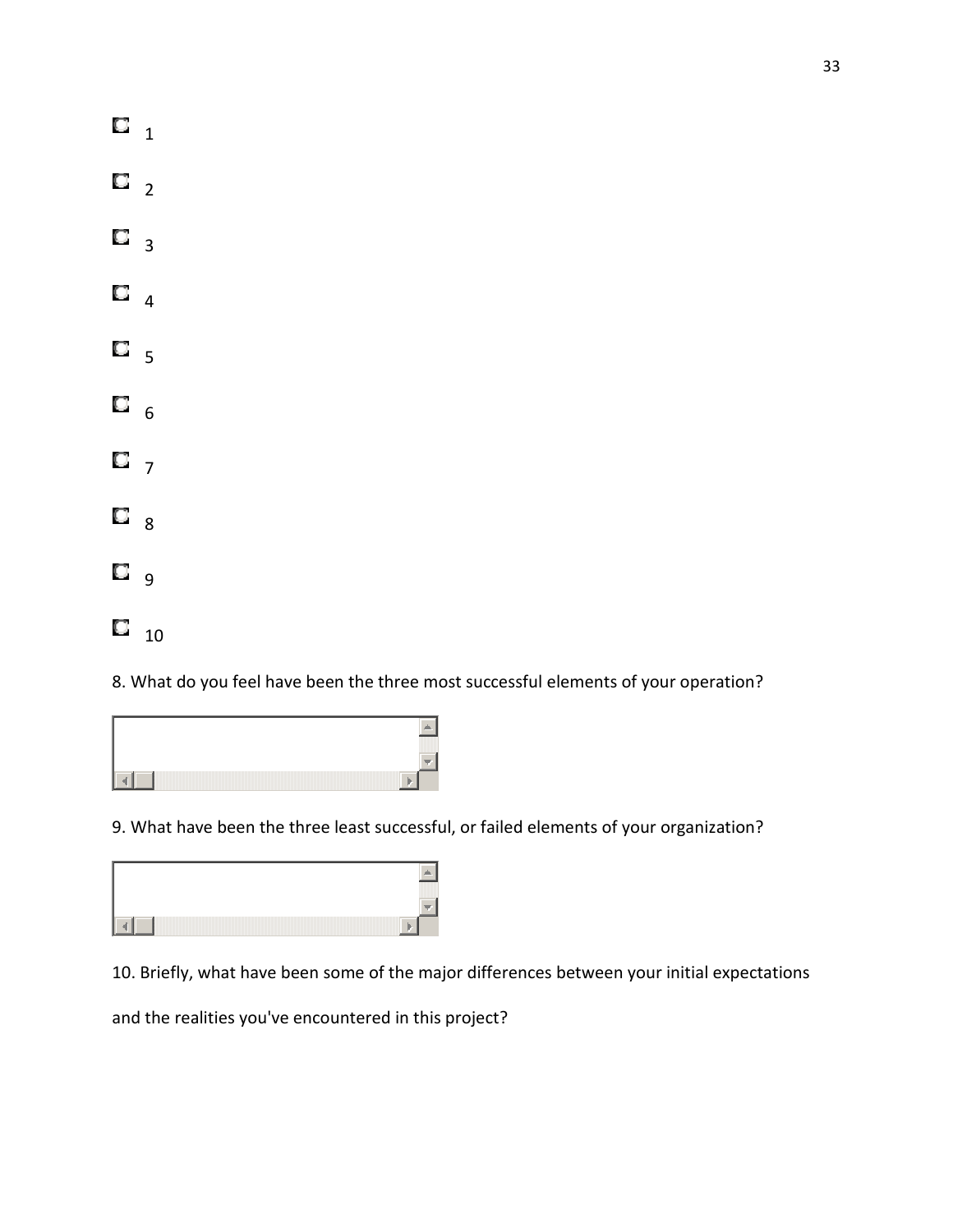# Appendix C: Tool Lending Library Questions 5 & 6 Coded Data

Г

Г

|                           | Question 5: What was the reason for beginning the operation |
|---------------------------|-------------------------------------------------------------|
| Code                      | <b>Frequency of Response</b>                                |
|                           |                                                             |
| <b>Tool Access</b>        | 4                                                           |
| <b>Community Building</b> | 4                                                           |
| Desire for a TLL          | 4                                                           |
| Sustainability            | 3                                                           |
| Sharing                   | 3                                                           |
| Redevelopment             | 3                                                           |

| Question 6: How would you define your conception of success |                              |  |
|-------------------------------------------------------------|------------------------------|--|
| within your organization?                                   |                              |  |
| Code                                                        | <b>Frequency of Response</b> |  |
| Rate of Use                                                 | 11                           |  |
| <b>Availability of Desired Tools</b>                        | 4                            |  |
| <b>Financial Stability</b>                                  | 3                            |  |
| <b>Community Building</b>                                   | 2                            |  |
| <b>Community Penetration</b>                                |                              |  |
| Sustainability                                              |                              |  |
| Media Coverage                                              |                              |  |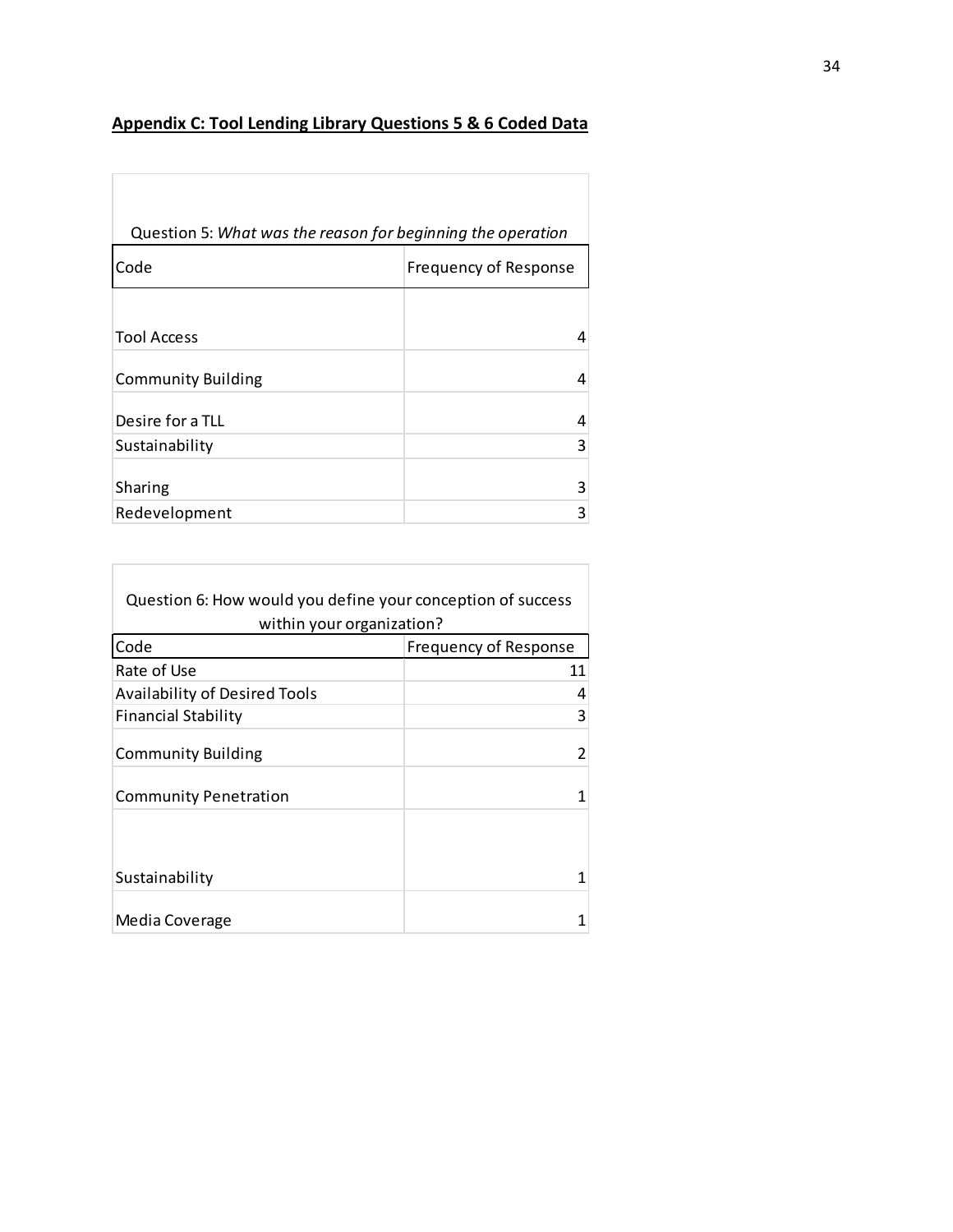## Appendix D: Survey to EcoStores Nebraska Customers

1. A tool-lending library functions much like a regular library, lending out tools that may not be practical to own or use for just one occasion. For a minimal fee, users are able to gain access to tools they may not have previously been able to use, increasing possible projects and savings. (Please feel free to choose not answer any questions you do not wish to, Thanks!)

What type of tools, specific or not, would you benefit from having available in a program like this?

2. What length of time would you prefer for an average tool rental time, keeping in mind longer lending times would mean less tool availability for yourself and others?

| $\Box$                                                            | <b>Week</b>                   |  |  |
|-------------------------------------------------------------------|-------------------------------|--|--|
|                                                                   | $\Box$ 2 Weeks                |  |  |
|                                                                   | $\Box$ 3 Weeks                |  |  |
| $\cup$                                                            | Varies per tool               |  |  |
| Other (please specify)                                            |                               |  |  |
| 3. What kind of fee(s) would you prefer to pay to be a tool user? |                               |  |  |
|                                                                   | Rental fee per tool           |  |  |
|                                                                   | Rental fee per tool & per day |  |  |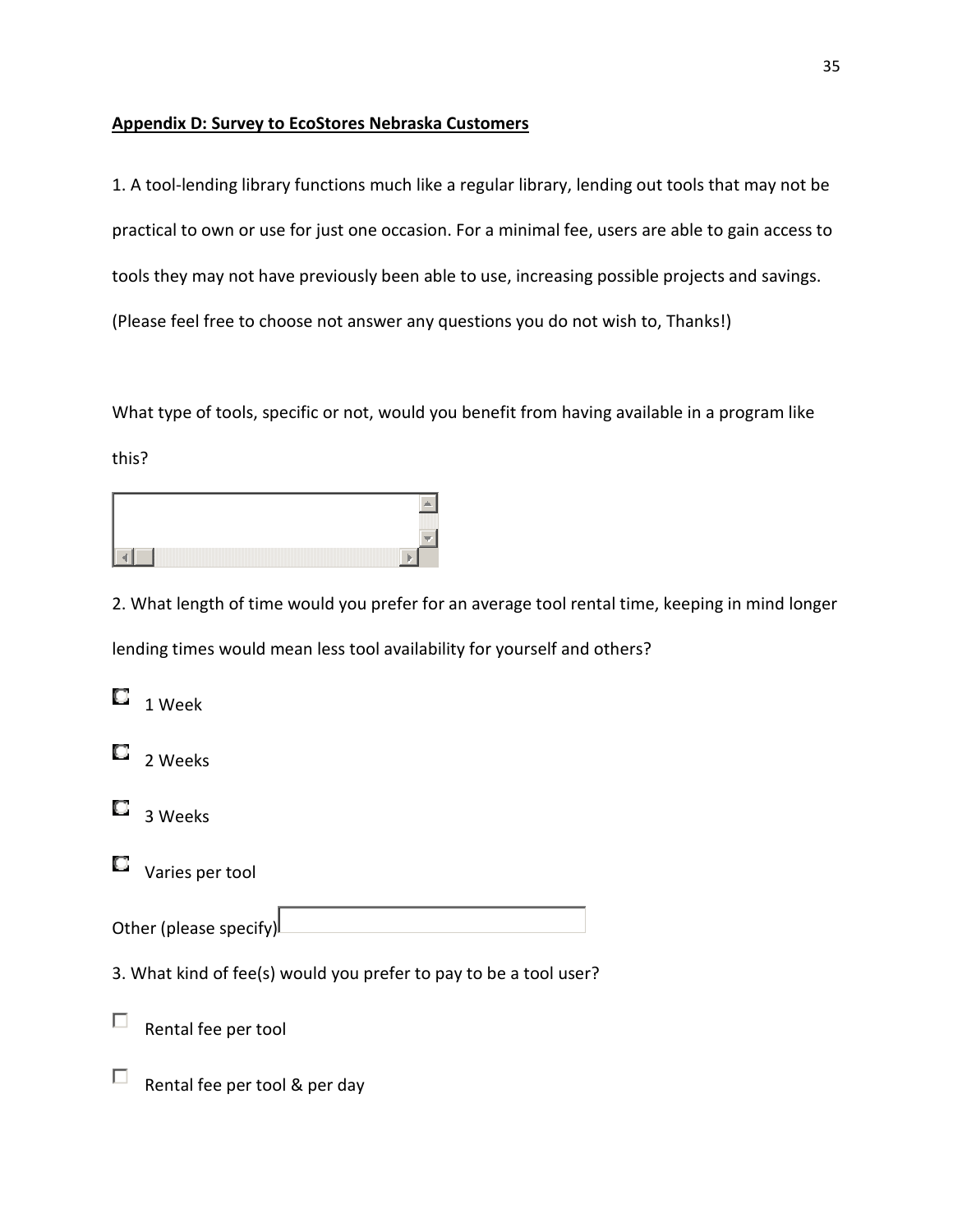$\Box$ Yearly rental fee

П Family yearly rental fee (only those 18yrs or older are allowed to rent)

П Lifetime membership fee

 $\Box$ Fees paid through volunteer hours

П Fees paid through tool donations

Other (please specify)

4. Would you be willing to donate tool(s)? If so, what tool(s)?



5. Would you you be willing to volunteer with this project? If so, for approximately how many

hours a week or month?



6. Are there any community groups or organizations that would have input or be interested in

discussing this project (please include contact info if possible)?

| ▩ |
|---|
|   |

7. Gender

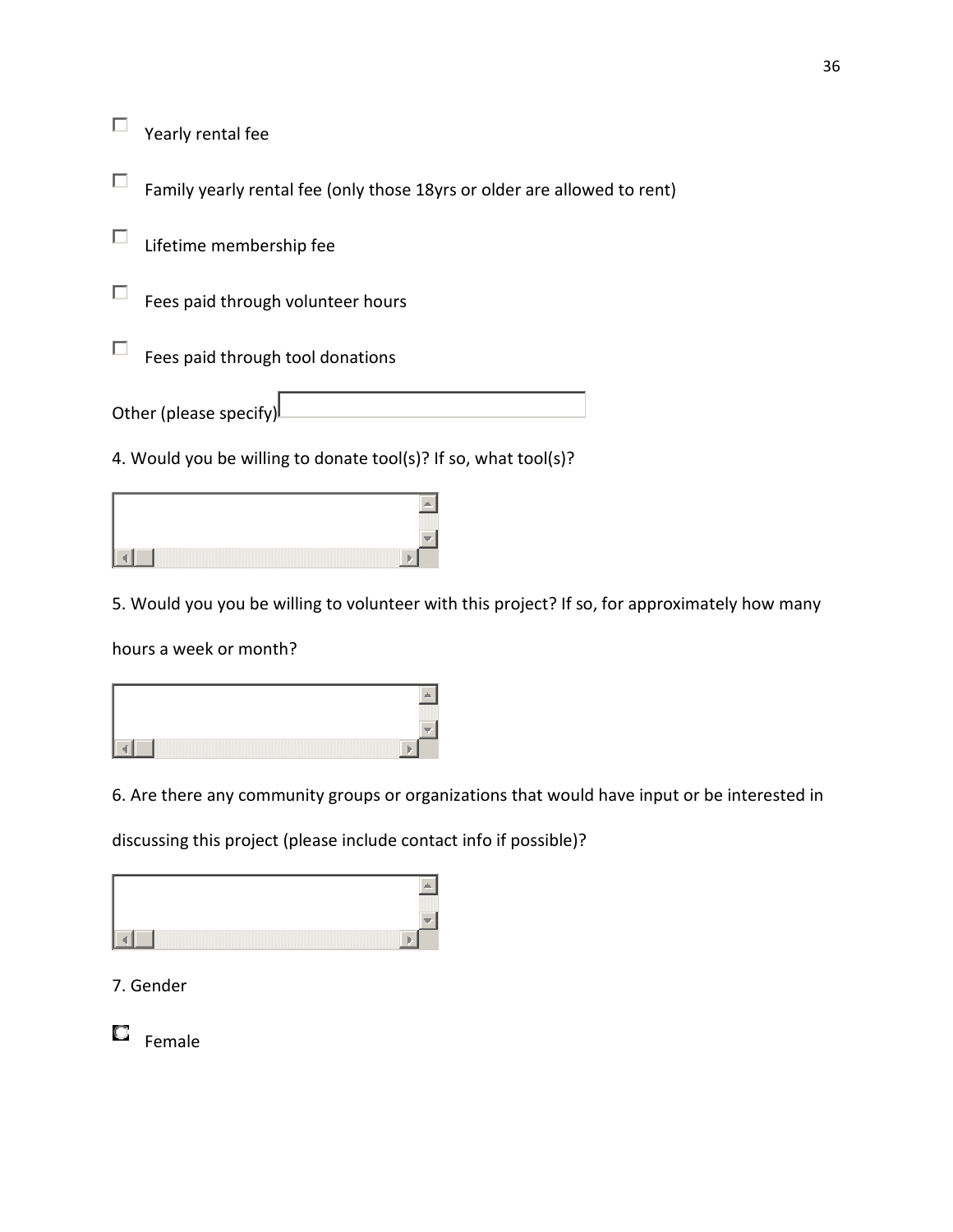$\square$  Male

8. Age Range

 $\Box$ 18-37

 $\Box$  38 -55

 $\overline{5}$ <sub>55+</sub>

- 9. Annual Personal or Household Income Range
- $\Box$ Less than \$30,000
- $\Box$  \$30,000-\$45,000
- $\Box$  \$45,001-\$65,000
- $\Box$ \$65,001-\$85,000
- О \$85,000+

10. Please add any additional comments, or suggestions regarding this project. Thanks!



# Appendix E: EcoStores Nebraska Customer Preferences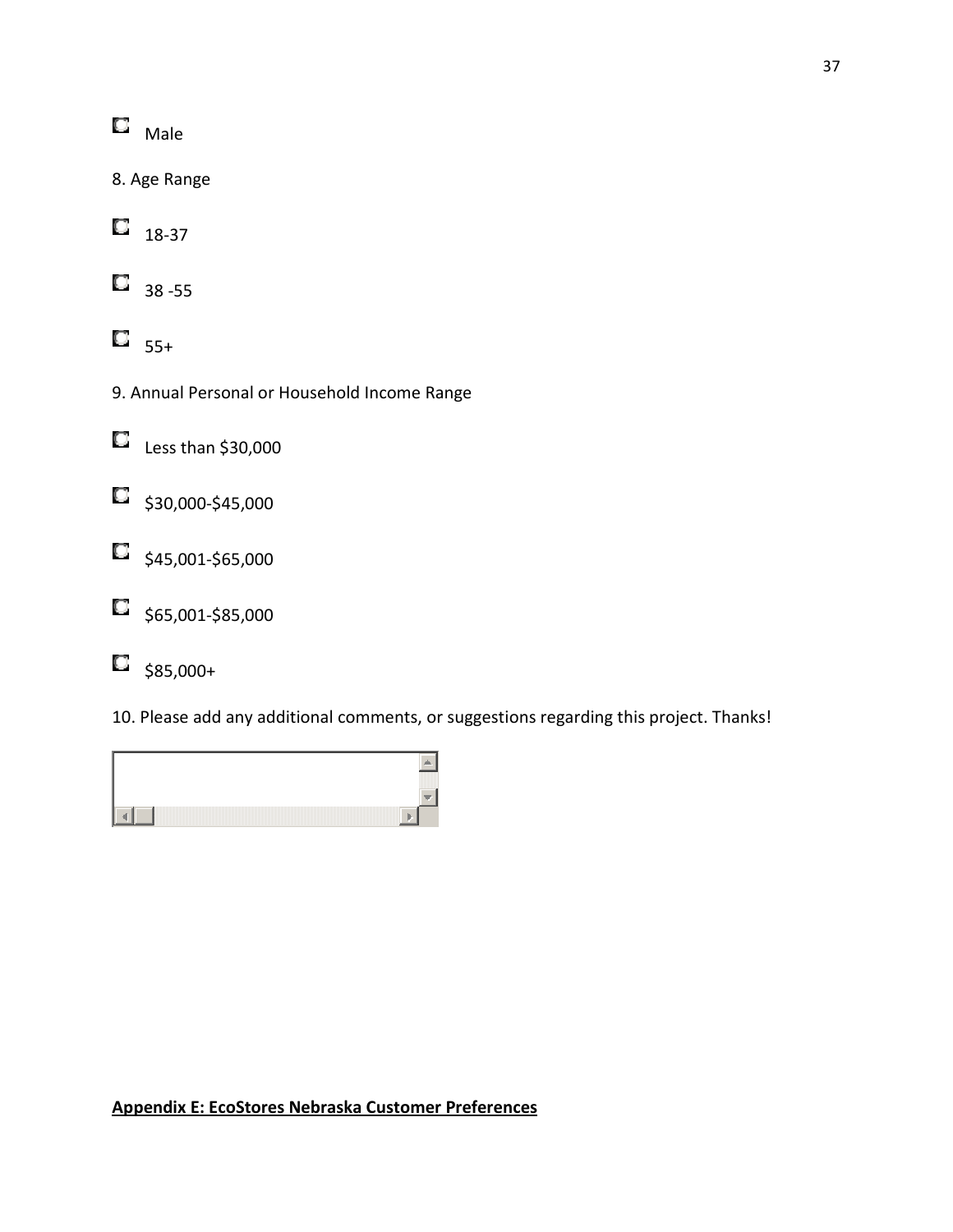| Individual:              | # Hits                                                     |
|--------------------------|------------------------------------------------------------|
| <b>Tile Saw</b>          | 12                                                         |
| Sander                   | 12                                                         |
| Power Washer             | 9                                                          |
| Table Saw                | 8                                                          |
| Nail Gun                 | 8                                                          |
| Saws                     | 8                                                          |
| Post Hole Digger         | $\overline{7}$                                             |
| <b>Miter Saw</b>         |                                                            |
| <b>Reciprocating Saw</b> | $\begin{array}{c}\n7 \\ 7 \\ 7 \\ 7\n\end{array}$          |
| Ladder                   |                                                            |
| Air Compressor           |                                                            |
| Tiller                   | 6                                                          |
| Routers                  | 5                                                          |
| Chainsaw                 | 5                                                          |
| Jack Hammer              | 4                                                          |
| Portable Scaffolding     | 4                                                          |
| Paint Sprayer            | 4                                                          |
| Auger                    | 4                                                          |
| Hammer Drill             | 3                                                          |
| Circular Saw             | 3                                                          |
| Wheelbarrow              |                                                            |
| Aerator                  | $\frac{3}{2}$                                              |
| Mulcher                  |                                                            |
| Welder                   | $\frac{2}{2}$                                              |
| <b>Hand Drills</b>       |                                                            |
| Car Jacks                | $\overline{2}$                                             |
| Lawn Edger               | $\overline{c}$                                             |
| Drywall Lift             |                                                            |
| Log Splitter             |                                                            |
| Concrete Grinder         |                                                            |
| Trailer                  | $\begin{array}{c c} 2 & 2 & 2 \\ 2 & 2 & 2 \\ \end{array}$ |
| <b>Concrete Mixer</b>    |                                                            |
| Trencher                 |                                                            |

| <b>Drill Press</b>         | 2              |
|----------------------------|----------------|
| Shopvac                    | 1              |
| Fertilizer Spreader        | 1              |
| Power saw                  | 1              |
| <b>Carpet Cleaner</b>      | 1              |
| Angle Grinder              | 1              |
| <b>Brazing Torch</b>       | 1              |
| Sewing Machine             | 1              |
| <b>Adhesive Scraper</b>    | 1              |
| Cutter                     | 1              |
| Drywall Jacks              | 1              |
| Sewer Line Router          | 1              |
| <b>Vehicle Ramps</b>       | 1              |
| <b>Industrial Heaters</b>  | 1              |
| Shovels                    | 1              |
| Sledge Hammer              | 1              |
| <b>Branch Clippers</b>     | 1              |
| Wrenches                   | 1              |
| Lathe                      | 1              |
| Chop Saw                   | 1              |
| Band Saw (hahahaha)        | 1              |
| <b>Ceiling Sprayer</b>     | 1              |
| <b>Overhead Beam Lifts</b> | 1              |
| Dremel Saw                 | 1              |
| Leaf Blower                | 1              |
| Polesaw                    | 1              |
| <b>Bobcat</b>              | 1              |
| <b>DUMP TRUCK!!!!</b>      | $\mathbf 1$    |
| Cherry Picker              | $\overline{1}$ |
| Seeder                     | 1              |
| Surface Planer             | 1              |
| Concrete Saw               | 1              |
| <b>Bench Grinder</b>       | 1              |
| Mower                      | 1              |
| Hammer                     | 1              |
| Drill                      | 1              |
| <b>Air Tools</b>           | $\mathbf 1$    |
| Stapler                    | 1              |
| Total                      | 196            |

| <b>Tool Category</b>     | # Hits         |
|--------------------------|----------------|
| Power                    | 7              |
| Carpentry                | 5              |
| Gardening                | 4              |
| Auto                     | 3              |
| Yard Work                | $\overline{2}$ |
| Plumbing                 | 1              |
| Flectrical               | 1              |
| Home Remodeling          | 1              |
| Welding                  | 1              |
| <b>Metal Fabrication</b> | 1              |
| Digging Equipment        | 1              |
| Floor Laying             |                |

## Appendix F: EcoStores

# Nebraska Customer Tool

## **Preferences**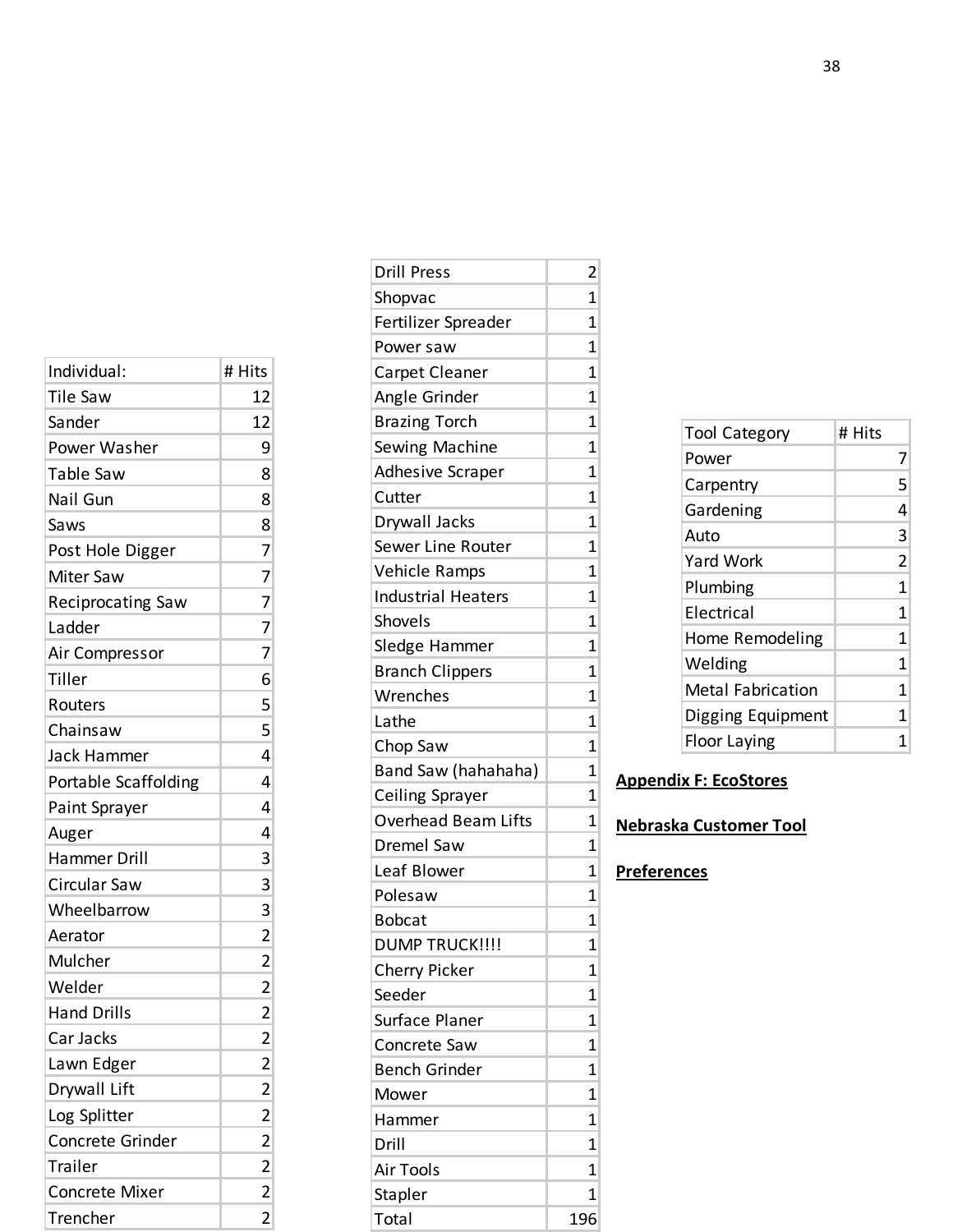## Appendix G: West Seattle Sample Liability Waiver

Sample Liability Waiver

The tools in our collection are for the use of West Seattle Tool Library members. Out of respect for future users, please clean any tools you borrow before returning them and report any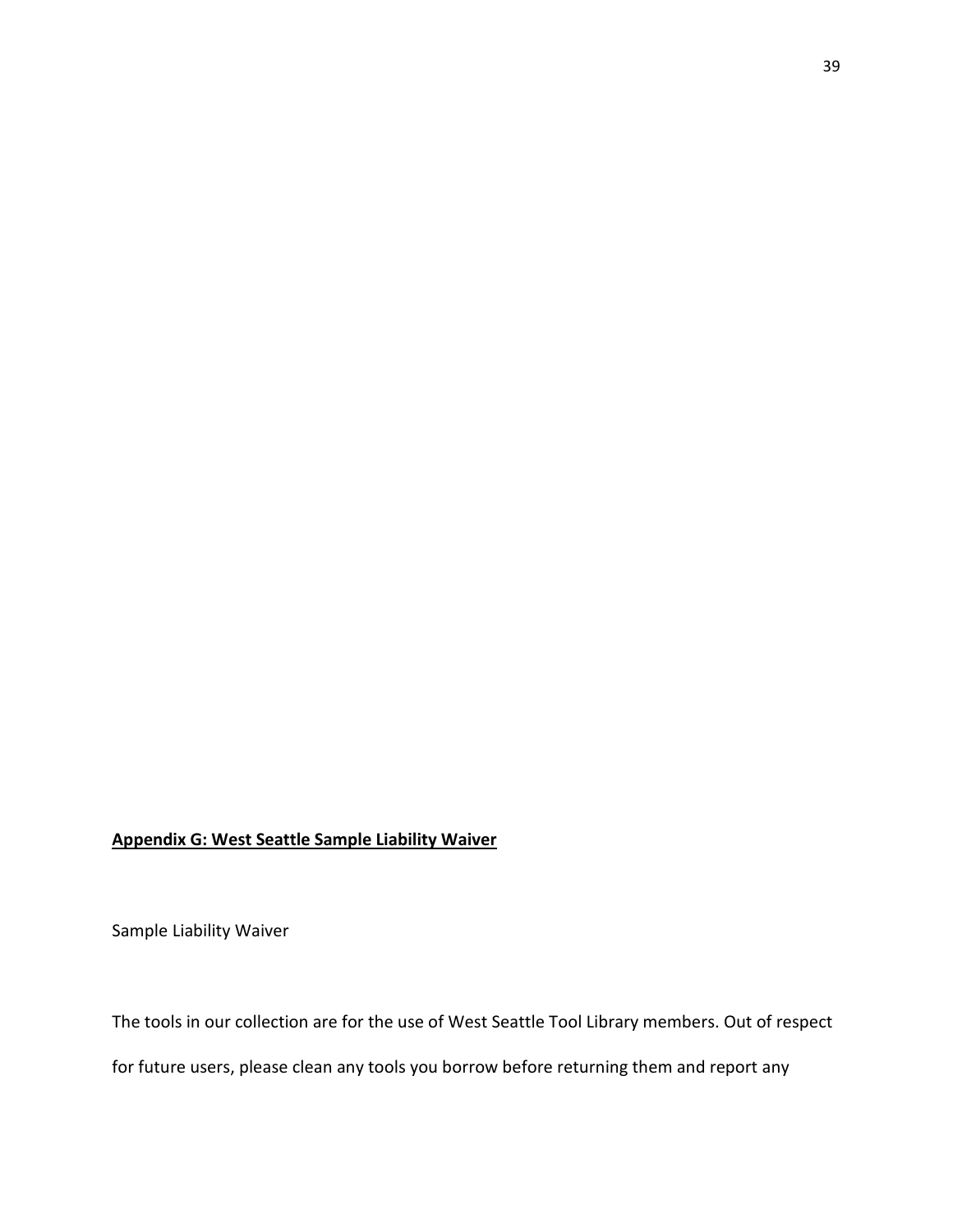damage The Tool Library immediately. Though borrowers are responsible for damage that they have caused, we promise not to be angry. If you feel compelled to return them in better condition than when you borrowed them, that would be highly appreciated.

I, \_\_\_\_\_\_\_\_\_\_\_\_\_\_\_\_\_\_\_\_\_\_\_\_\_\_\_\_\_\_\_\_\_(print name), state that I am capable and experienced in using the tools I am borrowing, and that I will use the tools I am borrowing in a proper manner.

I, \_\_\_\_\_\_\_\_\_\_\_\_\_\_\_\_\_\_\_\_\_\_\_\_\_\_\_\_\_\_\_\_(print name

), do hereby for myself, on behalf of my successors and

assigns, in consideration of being permitted to borrow tools, waive any and all claims against Sustainable West Seattle and The West Seattle Tool Library, its officers, agents, and employees for any injury or injuries of any nature that I may suffer or incur in the use of the tools that I am borrowing from The West Seattle Tool Library.

I, \_\_\_\_\_\_\_\_\_\_\_\_\_\_\_\_\_\_\_\_\_\_\_\_\_\_\_\_\_\_\_(print name), hereby for myself, on behalf of my successors and assigns, in consideration of being permitted to borrow tools, agree to release and indemnify and hold harmless Sustainable West Seattle and The West Seattle Tool Library, its officers, agents, and employees from any and all liability, loss, claims, and demands, actions or causes of action for the death or injury to any persons and for any property damage suffered or incurred by any person which arises or may arise or be occasioned in any way from the use of tools I am borrowing from the Sustainable West Seattle Tool Library. I am aware that SWS,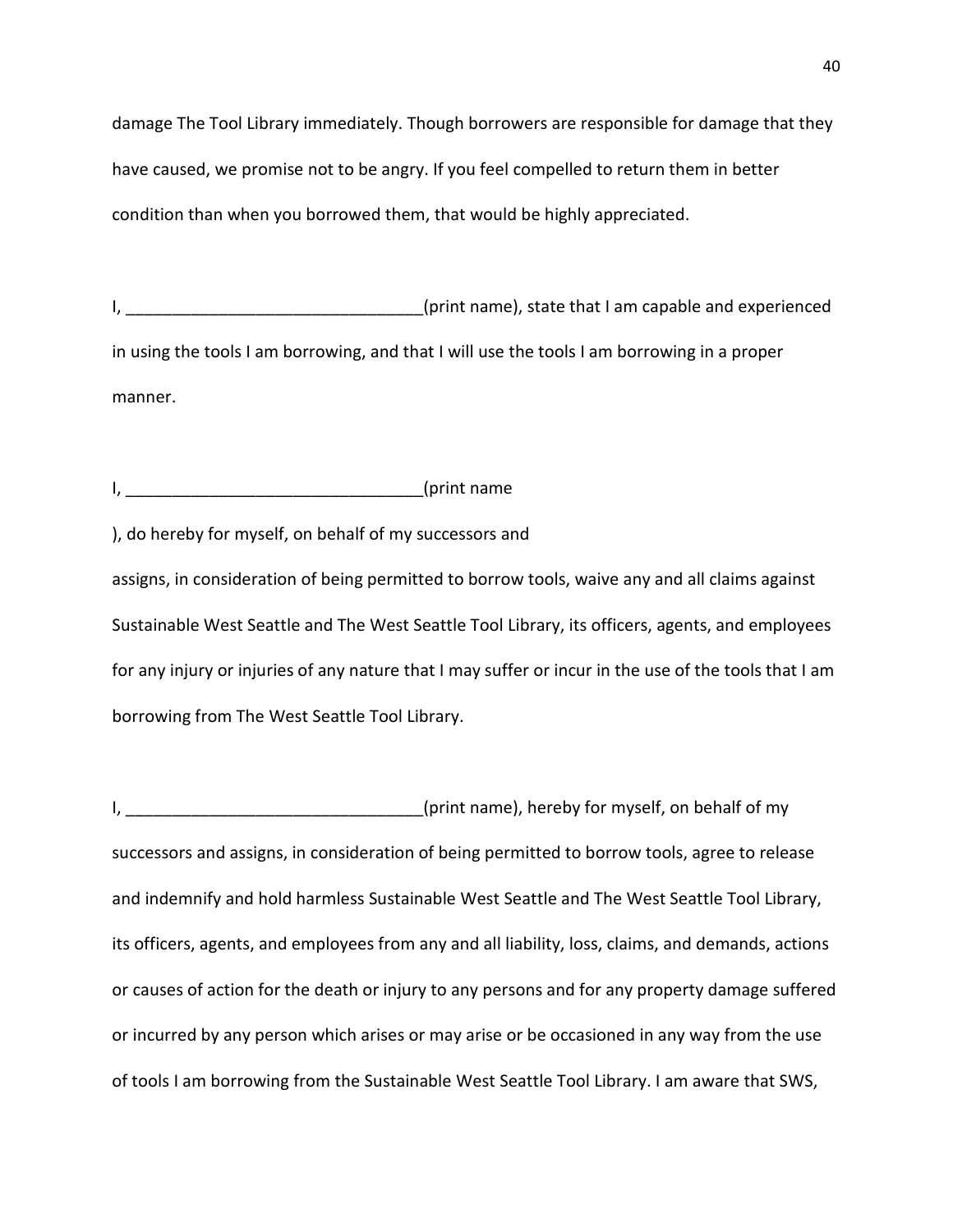the SWS Tool Library, its partners, directors, officers, members, and employees claim no expertise and make no representation concerning the fitness of any tool for any particular use.

## Appendix H: Tool Lending Library Questions 2 & 7 Responses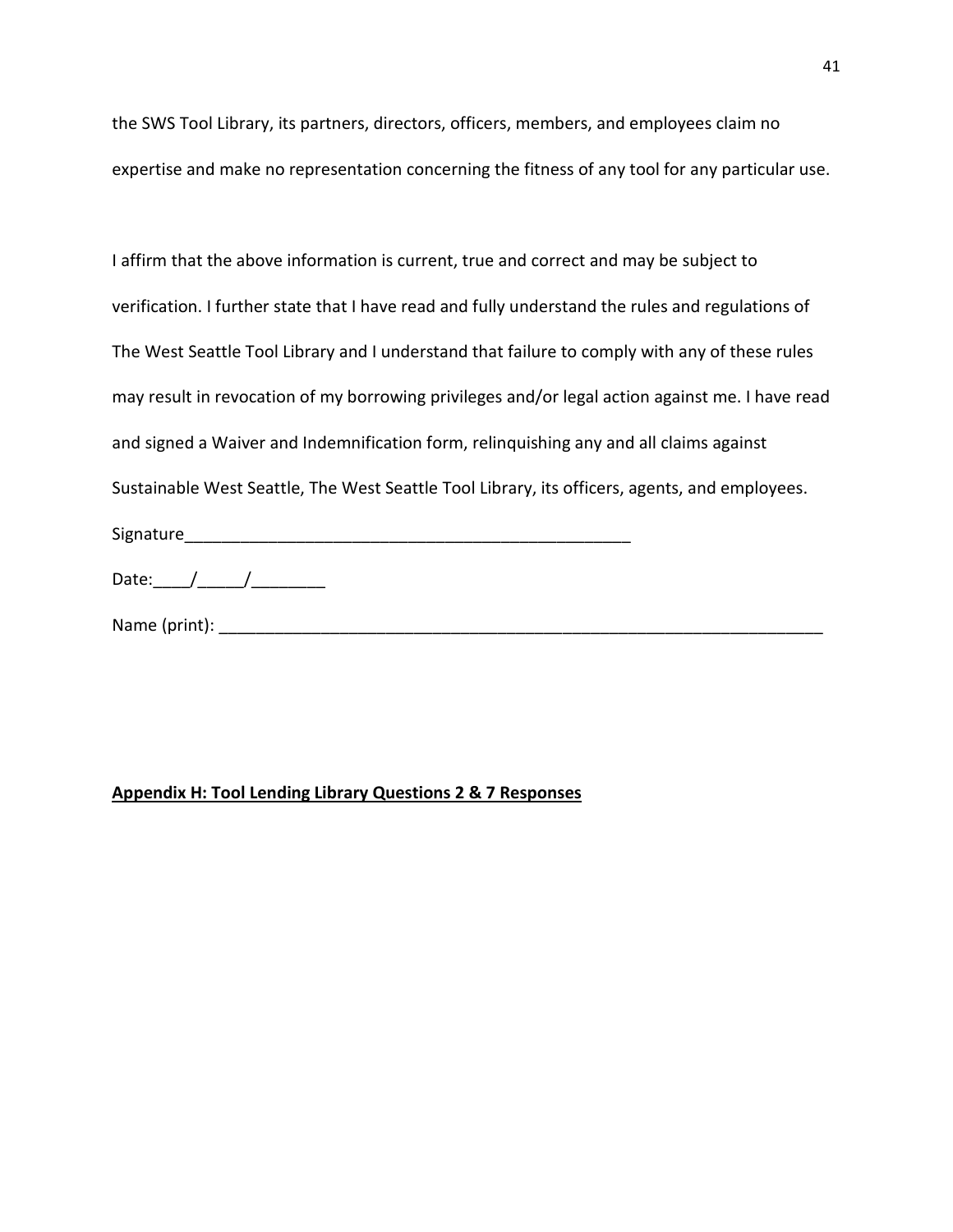| Question 2: Year Established   Question 7: Rating Success |                |
|-----------------------------------------------------------|----------------|
| 1978                                                      | 10             |
| 1981                                                      | 6              |
| 2005                                                      | 9              |
| 2005                                                      | 7              |
| 2008                                                      | 10             |
| 2008                                                      | 8              |
| 2008                                                      | $\overline{7}$ |
| 2009                                                      | 10             |
| 2010                                                      | 8              |
| 2010                                                      | 8              |
| 2011                                                      | 10             |
| 2013                                                      | 8              |
| 2013                                                      | 5              |
| 2013                                                      | 9              |